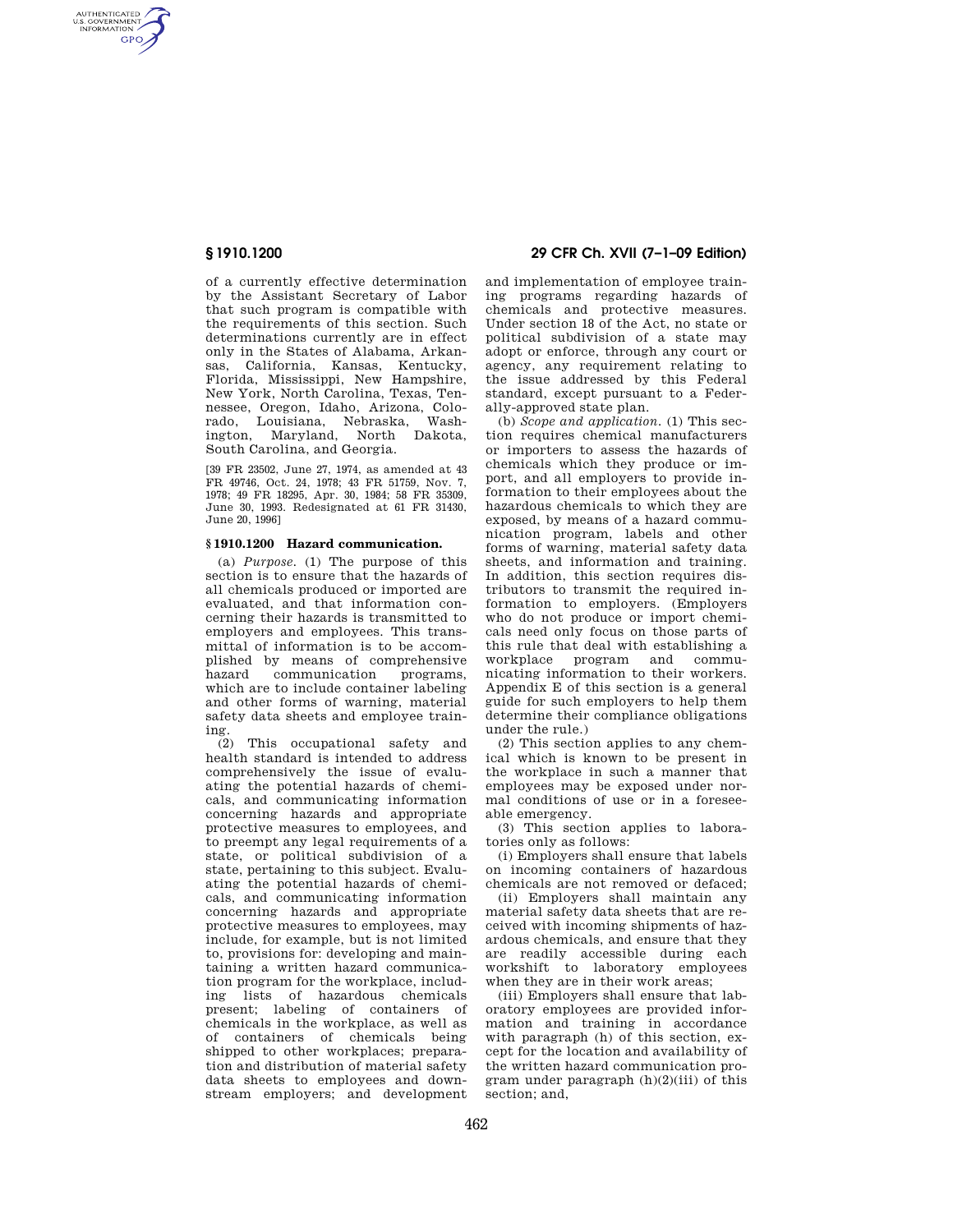(iv) Laboratory employers that ship hazardous chemicals are considered to be either a chemical manufacturer or a distributor under this rule, and thus must ensure that any containers of hazardous chemicals leaving the laboratory are labeled in accordance with paragraph (f)(1) of this section, and that a material safety data sheet is provided to distributors and other employers in accordance with paragraphs  $(g)(6)$  and  $(g)(7)$  of this section.

(4) In work operations where employees only handle chemicals in sealed containers which are not opened under normal conditions of use (such as are found in marine cargo handling, warehousing, or retail sales), this section applies to these operations only as follows:

(i) Employers shall ensure that labels on incoming containers of hazardous chemicals are not removed or defaced;

(ii) Employers shall maintain copies of any material safety data sheets that are received with incoming shipments of the sealed containers of hazardous chemicals, shall obtain a material safety data sheet as soon as possible for sealed containers of hazardous chemicals received without a material safety data sheet if an employee requests the material safety data sheet, and shall ensure that the material safety data sheets are readily accessible during each work shift to employees when they are in their work area(s); and,

(iii) Employers shall ensure that employees are provided with information and training in accordance with paragraph (h) of this section (except for the location and availability of the written hazard communication program under paragraph  $(h)(2)(iii)$  of this section), to the extent necessary to protect them in the event of a spill or leak of a hazardous chemical from a sealed container.

(5) This section does not require labeling of the following chemicals:

(i) Any pesticide as such term is defined in the Federal Insecticide, Fungicide, and Rodenticide Act (7 U.S.C. 136 *et seq.*), when subject to the labeling requirements of that Act and labeling regulations issued under that Act by the Environmental Protection Agency;

(ii) Any chemical substance or mixture as such terms are defined in the Toxic Substances Control Act (15 U.S.C. 2601 *et seq.*), when subject to the labeling requirements of that Act and labeling regulations issued under that Act by the Environmental Protection Agency.

(iii) Any food, food additive, color additive, drug, cosmetic, or medical or veterinary device or product, including materials intended for use as ingredients in such products (*e.g.* flavors and fragrances), as such terms are defined in the Federal Food, Drug, and Cosmetic Act (21 U.S.C. 301 *et seq.*) or the Virus-Serum-Toxin Act of 1913 (21 U.S.C. 151 *et seq.*), and regulations issued under those Acts, when they are subject to the labeling requirements under those Acts by either the Food and Drug Administration or the Department of Agriculture;

(iv) Any distilled spirits (beverage alcohols), wine, or malt beverage intended for nonindustrial use, as such terms are defined in the Federal Alcohol Administration Act (27 U.S.C. 201 *et seq.*) and regulations issued under that Act, when subject to the labeling requirements of that Act and labeling regulations issued under that Act by the Bureau of Alcohol, Tobacco, and Firearms;

(v) Any consumer product or hazardous substance as those terms are defined in the Consumer Product Safety Act (15 U.S.C. 2051 *et seq.*) and Federal Hazardous Substances Act (15 U.S.C. 1261 *et seq.*) respectively, when subject to a consumer product safety standard or labeling requirement of those Acts, or regulations issued under those Acts by the Consumer Product Safety Commission; and,

(vi) Agricultural or vegetable seed treated with pesticides and labeled in accordance with the Federal Seed Act (7 U.S.C. 1551 *et seq.*) and the labeling regulations issued under that Act by the Department of Agriculture.

(6) This section does not apply to: (i) Any hazardous waste as such term is defined by the Solid Waste Disposal Act, as amended by the Resource Conservation and Recovery Act of 1976, as amended (42 U.S.C. 6901 *et seq.*), when subject to regulations issued under that Act by the Environmental Protection Agency;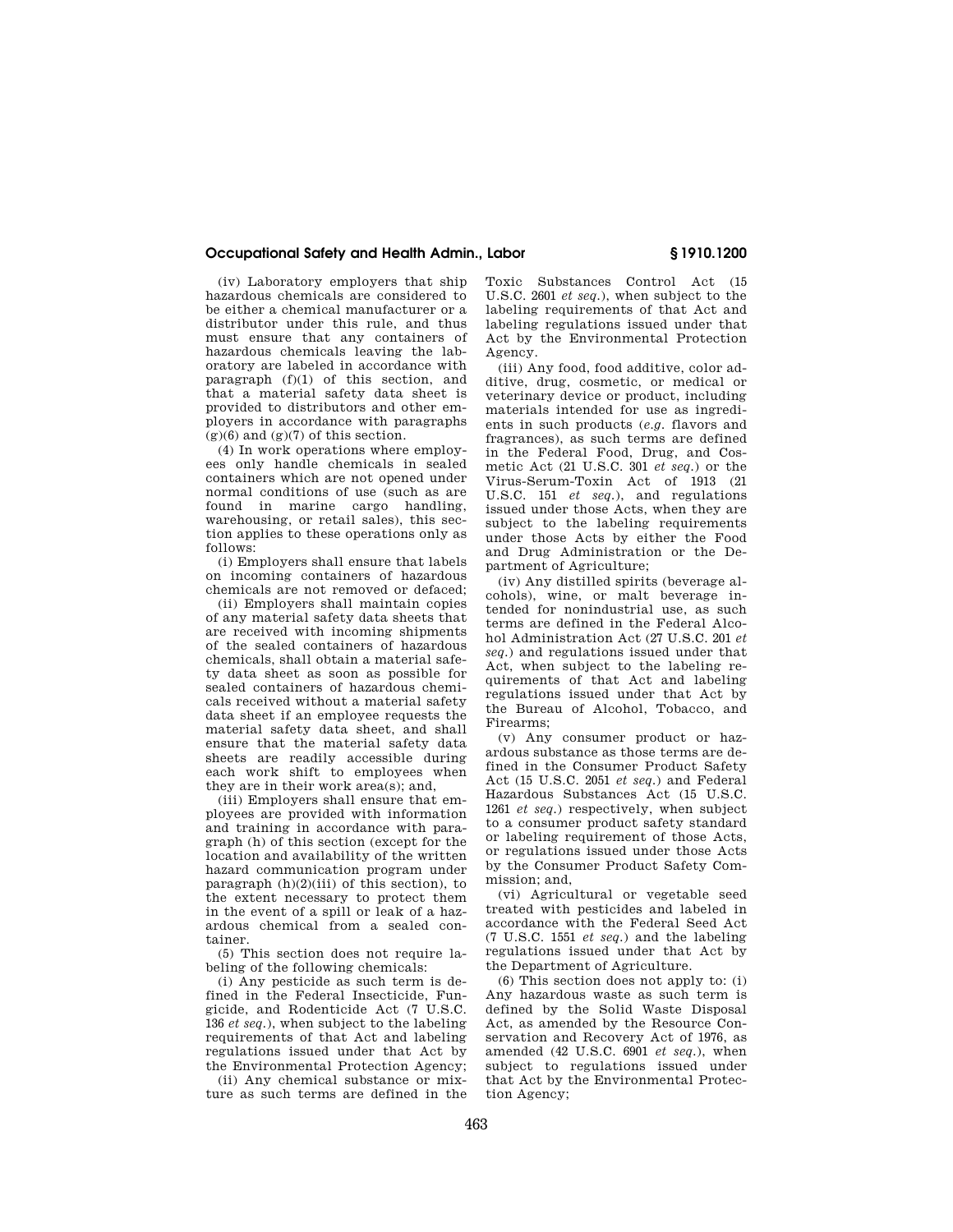(ii) Any hazardous substance as such term is defined by the Comprehensive Environmental Response, Compensation and Liability ACT (CERCLA) (42 U.S.C. 9601 *et seq.*) when the hazardous substance is the focus of remedial or removal action being conducted under CERCLA in accordance with Environmental Protection Agency regulations;

(iii) Tobacco or tobacco products;

(iv) Wood or wood products, including lumber which will not be processed, where the chemical manufacturer or importer can establish that the only hazard they pose to employees is the potential for flammability or combustibility (wood or wood products which have been treated with a hazardous chemical covered by this standard, and wood which may be subsequently sawed or cut, generating dust, are not exempted);

(v) Articles (as that term is defined in paragraph (c) of this section);

(vi) Food or alcoholic beverages which are sold, used, or prepared in a retail establishment (such as a grocery store, restaurant, or drinking place), and foods intended for personal consumption by employees while in the workplace;

(vii) Any drug, as that term is defined in the Federal Food, Drug, and Cosmetic Act (21 U.S.C. 301 *et seq.*), when it is in solid, final form for direct administration to the patient (*e.g.,* tablets or pills); drugs which are packaged by the chemical manufacturer for sale to consumers in a retail establishment (*e.g*., over-the-counter drugs); and drugs intended for personal consumption by employees while in the workplace (*e.g*., first aid supplies);

(viii) Cosmetics which are packaged for sale to consumers in a retail establishment, and cosmetics intended for personal consumption by employees while in the workplace;

(ix) Any consumer product or hazardous substance, as those terms are defined in the Consumer Product Safety Act (15 U.S.C. 2051 *et seq.*) and Federal Hazardous Substances Act (15 U.S.C. 1261 *et seq.*) respectively, where the employer can show that it is used in the workplace for the purpose intended by the chemical manufacturer or importer of the product, and the use results in a duration and frequency of

**§ 1910.1200 29 CFR Ch. XVII (7–1–09 Edition)** 

exposure which is not greater than the range of exposures that could reasonably be experienced by consumers when used for the purpose intended;

(x) Nuisance particulates where the chemical manufacturer or importer can establish that they do not pose any physical or health hazard covered under this section;

(xi) Ionizing and nonionizing radiation; and,

(xii) Biological hazards.

(c) *Definitions. Article* means a manufactured item other than a fluid or particle: (i) which is formed to a specific shape or design during manufacture; (ii) which has end use function(s) dependent in whole or in part upon its shape or design during end use; and (iii) which under normal conditions of use does not release more than very small quantities, *e.g.,* minute or trace amounts of a hazardous chemical (as determined under paragraph (d) of this section), and does not pose a physical hazard or health risk to employees.

*Assistant Secretary* means the Assistant Secretary of Labor for Occupational Safety and Health, U.S. Department of Labor, or designee.

*Chemical* means any element, chemical compound or mixture of elements and/or compounds.

*Chemical manufacturer* means an employer with a workplace where chemical(s) are produced for use or distribution.

*Chemical name* means the scientific designation of a chemical in accordance with the nomenclature system developed by the International Union of Pure and Applied Chemistry (IUPAC) or the Chemical Abstracts Service (CAS) rules of nomenclature, or a name which will clearly identify the chemical for the purpose of conducting a hazard evaluation.

*Combustible liquid* means any liquid having a flashpoint at or above 100 °F (37.8 °C), but below 200 °F (93.3 °C), except any mixture having components with flashpoints of 200  $\overline{P}$  (93.3  $\overline{C}$ ), or higher, the total volume of which make up 99 percent or more of the total volume of the mixture.

*Commercial account* means an arrangement whereby a retail distributor sells hazardous chemicals to an employer, generally in large quantities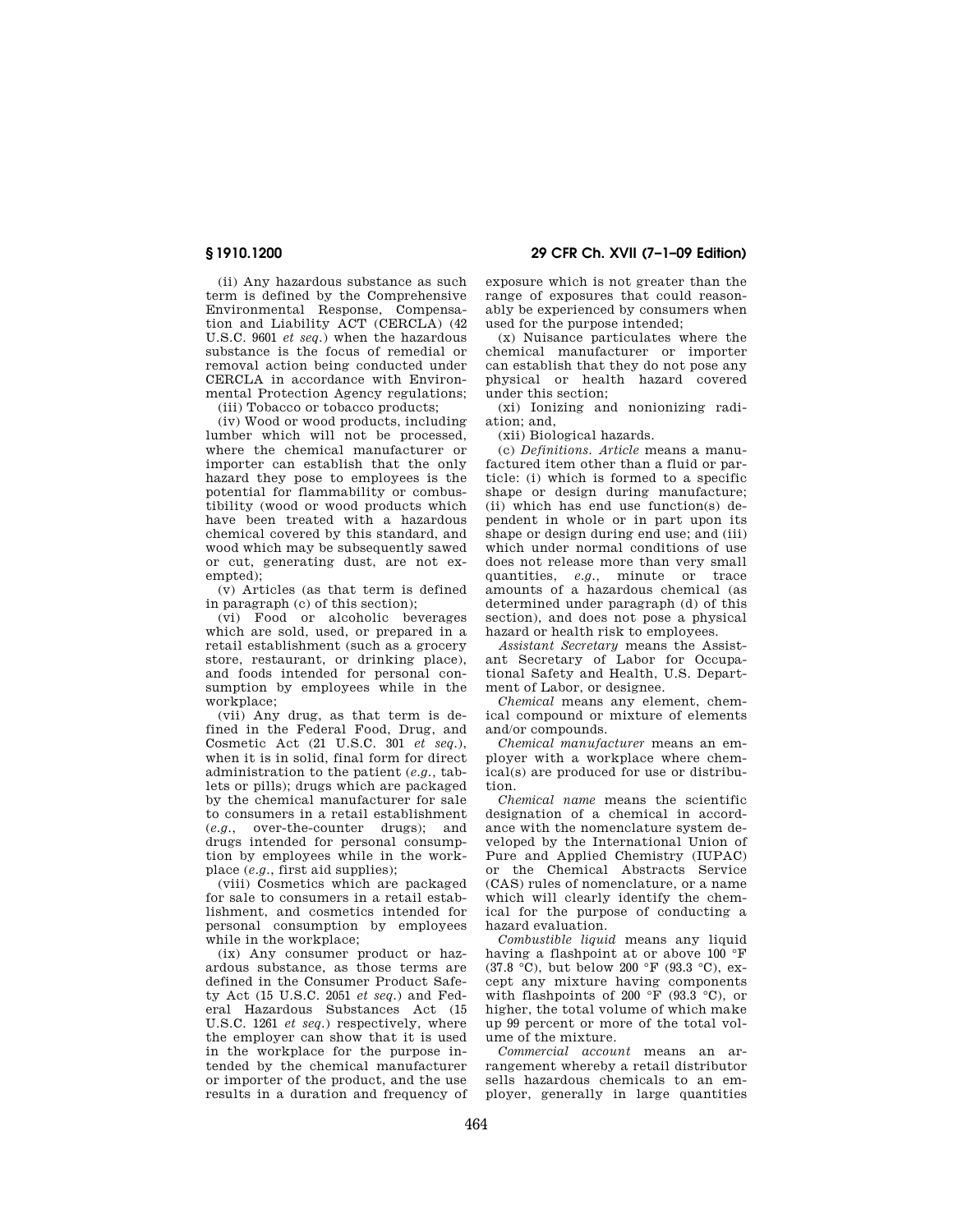over time and/or at costs that are below the regular retail price.

*Common name* means any designation or identification such as code name, code number, trade name, brand name or generic name used to identify a chemical other than by its chemical name.

*Compressed gas* means:

(i) A gas or mixture of gases having, in a container, an absolute pressure exceeding 40 psi at 70 °F (21.1 °C); or

(ii) A gas or mixture of gases having, in a container, an absolute pressure exceeding 104 psi at 130 °F (54.4 °C) regardless of the pressure at 70 °F (21.1 °C); or

(iii) A liquid having a vapor pressure exceeding 40 psi at 100 °F (37.8 °C) as determined by ASTM D–323–72.

*Container* means any bag, barrel, bottle, box, can, cylinder, drum, reaction vessel, storage tank, or the like that contains a hazardous chemical. For purposes of this section, pipes or piping systems, and engines, fuel tanks, or other operating systems in a vehicle, are not considered to be containers.

*Designated representative* means any individual or organization to whom an employee gives written authorization to exercise such employee's rights under this section. A recognized or certified collective bargaining agent shall be treated automatically as a designated representative without regard to written employee authorization.

*Director* means the Director, National Institute for Occupational Safety and Health, U.S. Department of Health and Human Services, or designee.

*Distributor* means a business, other than a chemical manufacturer or importer, which supplies hazardous chemicals to other distributors or to employers.

*Employee* means a worker who may be exposed to hazardous chemicals under normal operating conditions or in foreseeable emergencies. Workers such as office workers or bank tellers who encounter hazardous chemicals only in non-routine, isolated instances are not covered.

*Employer* means a person engaged in a business where chemicals are either used, distributed, or are produced for use or distribution, including a contractor or subcontractor.

*Explosive* means a chemical that causes a sudden, almost instantaneous release of pressure, gas, and heat when subjected to sudden shock, pressure, or high temperature.

*Exposure* or *exposed* means that an employee is subjected in the course of employment to a chemical that is a physical or health hazard, and includes potential (*e.g.* accidental or possible) exposure. ''Subjected'' in terms of health hazards includes any route of entry (*e.g.* inhalation, ingestion, skin contact or absorption.)

*Flammable* means a chemical that falls into one of the following categories:

(i) *Aerosol, flammable* means an aerosol that, when tested by the method described in 16 CFR 1500.45, yields a flame projection exceeding 18 inches at full valve opening, or a flashback (a flame extending back to the valve) at any degree of valve opening;

(ii) *Gas, flammable* means: (A) A gas that, at ambient temperature and pressure, forms a flammable mixture with air at a concentration of thirteen (13) percent by volume or less; or

(B) A gas that, at ambient temperature and pressure, forms a range of flammable mixtures with air wider than twelve (12) percent by volume, regardless of the lower limit;

(iii) *Liquid, flammable* means any liquid having a flashpoint below 100 °F (37.8 °C), except any mixture having components with flashpoints of 100 °F (37.8 °C) or higher, the total of which make up 99 percent or more of the total volume of the mixture.

(iv) *Solid, flammable* means a solid, other than a blasting agent or explosive as defined in §1910.109(a), that is liable to cause fire through friction, absorption of moisture, spontaneous chemical change, or retained heat from manufacturing or processing, or which can be ignited readily and when ignited burns so vigorously and persistently as to create a serious hazard. A chemical shall be considered to be a flammable solid if, when tested by the method described in 16 CFR 1500.44, it ignites and burns with a self-sustained flame at a rate greater than one-tenth of an inch per second along its major axis.

*Flashpoint* means the minimum temperature at which a liquid gives off a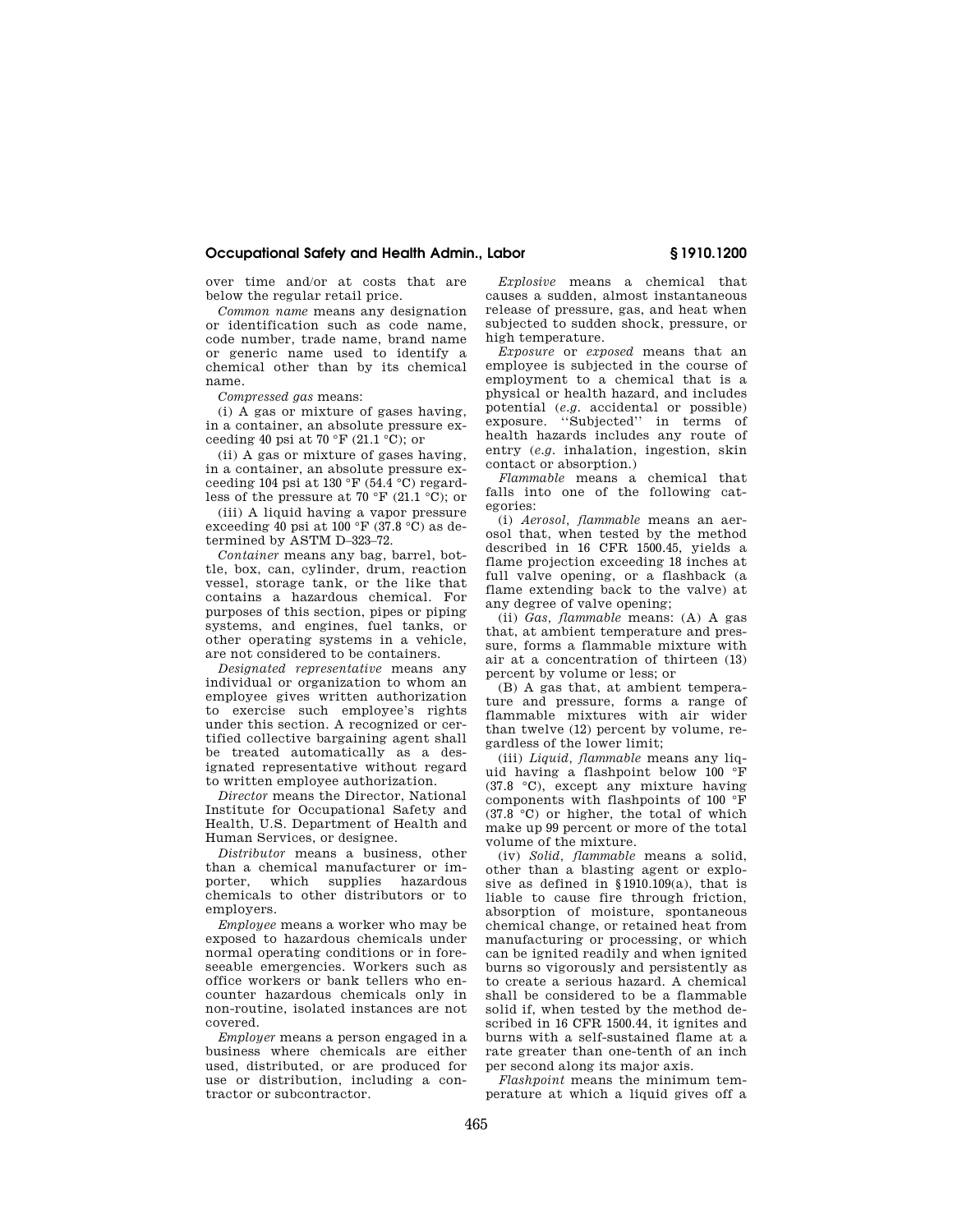vapor in sufficient concentration to ignite when tested as follows:

(i) Tagliabue Closed Tester (See American National Standard Method of Test for Flash Point by Tag Closed Tester, Z11.24–1979 (ASTM D 56–79)) for liquids with a viscosity of less than 45 Saybolt Universal Seconds (SUS) at 100 °F (37.8 °C), that do not contain suspended solids and do not have a tendency to form a surface film under test; or

(ii) Pensky-Martens Closed Tester (see American National Standard Method of Test for Flash Point by Pensky-Martens Closed Tester, Z11.7– 1979 (ASTM D 93–79)) for liquids with a viscosity equal to or greater than 45 SUS at 100 °F (37.8 °C), or that contain suspended solids, or that have a tendency to form a surface film under test; or

(iii) Setaflash Closed Tester (see American National Standard Method of Test for Flash Point by Setaflash Closed Tester (ASTM D 3278–78)).

Organic peroxides, which undergo autoaccelerating thermal decomposition, are excluded from any of the flashpoint determination methods specified above.

*Foreseeable emergency* means any potential occurrence such as, but not limited to, equipment failure, rupture of containers, or failure of control equipment which could result in an uncontrolled release of a hazardous chemical into the workplace.

*Hazardous chemical* means any chemical which is a physical hazard or a health hazard.

*Hazard warning* means any words, pictures, symbols, or combination thereof appearing on a label or other appropriate form of warning which convey the specific physical and health hazard(s), including target organ effects, of the chemical(s) in the container(s). (See the definitions for ''physical hazard'' and ''health hazard'' to determine the hazards which must be covered.)

*Health hazard* means a chemical for which there is statistically significant evidence based on at least one study conducted in accordance with established scientific principles that acute or chronic health effects may occur in exposed employees. The term ''health

**§ 1910.1200 29 CFR Ch. XVII (7–1–09 Edition)** 

hazard'' includes chemicals which are carcinogens, toxic or highly toxic agents, reproductive toxins, irritants, corrosives, sensitizers, hepatotoxins, nephrotoxins, neurotoxins, agents which act on the hematopoietic system, and agents which damage the lungs, skin, eyes, or mucous membranes. Appendix A provides further definitions and explanations of the scope of health hazards covered by this section, and Appendix B describes the criteria to be used to determine whether or not a chemical is to be considered hazardous for purposes of this standard.

*Identity* means any chemical or common name which is indicated on the material safety data sheet (MSDS) for the chemical. The identity used shall permit cross-references to be made among the required list of hazardous chemicals, the label and the MSDS.

*Immediate use* means that the hazardous chemical will be under the control of and used only by the person who transfers it from a labeled container and only within the work shift in which it is transferred.

*Importer* means the first business with employees within the Customs Territory of the United States which receives hazardous chemicals produced in other countries for the purpose of supplying them to distributors or employers within the United States.

*Label* means any written, printed, or graphic material displayed on or affixed to containers of hazardous chemicals.

*Material safety data sheet (MSDS)*  means written or printed material concerning a hazardous chemical which is prepared in accordance with paragraph (g) of this section.

*Mixture* means any combination of two or more chemicals if the combination is not, in whole or in part, the result of a chemical reaction.

*Organic peroxide* means an organic compound that contains the bivalent -O-O-structure and which may be considered to be a structural derivative of hydrogen peroxide where one or both of the hydrogen atoms has been replaced by an organic radical.

*Oxidizer* means a chemical other than a blasting agent or explosive as defined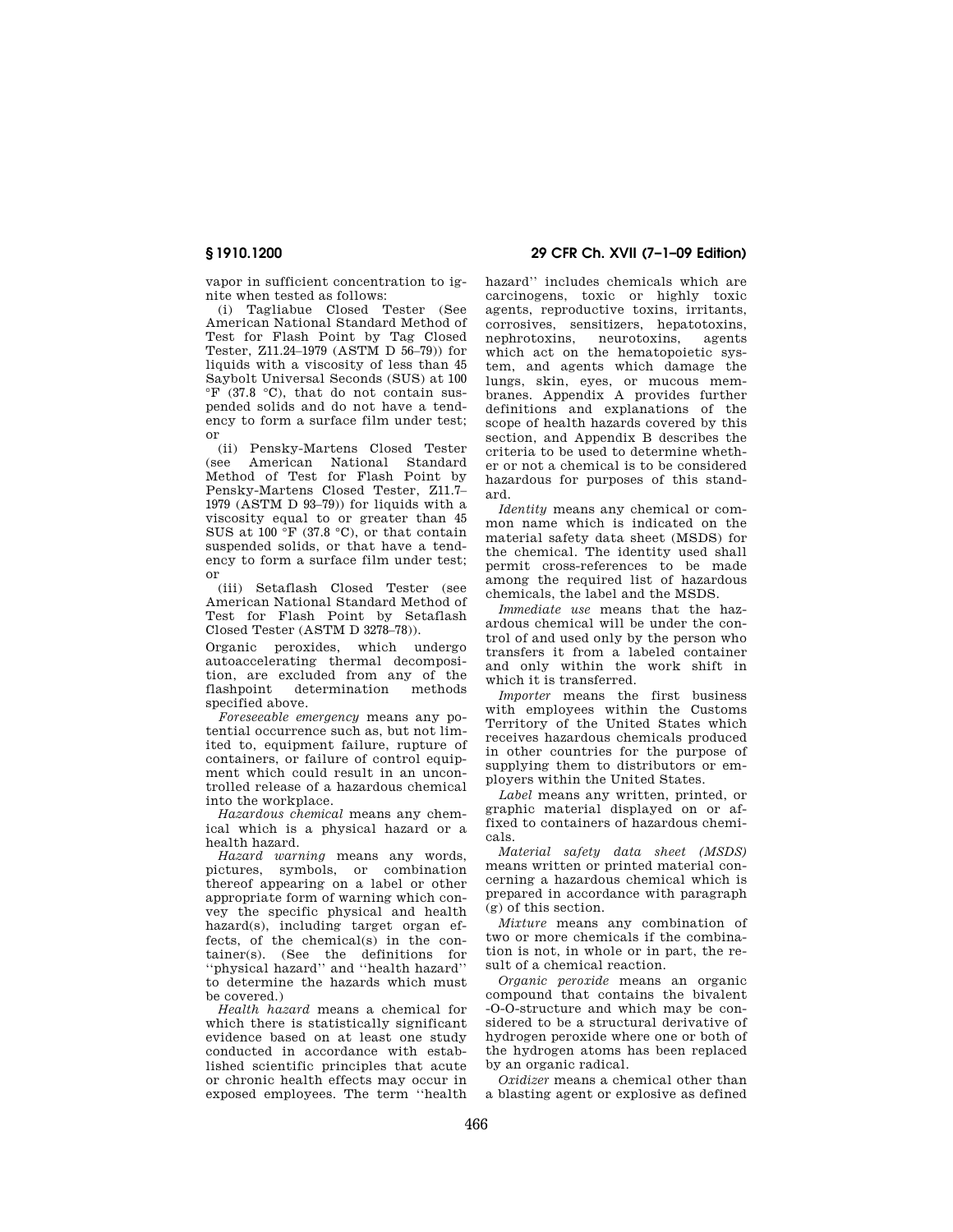in §1910.109(a), that initiates or promotes combustion in other materials, thereby causing fire either of itself or through the release of oxygen or other gases.

*Physical hazard* means a chemical for which there is scientifically valid evidence that it is a combustible liquid, a compressed gas, explosive, flammable, an organic peroxide, an oxidizer, pyrophoric, unstable (reactive) or water-reactive.

*Produce* means to manufacture, process, formulate, blend, extract, generate, emit, or repackage.

*Pyrophoric* means a chemical that will ignite spontaneously in air at a temperature of 130 °F (54.4 °C) or below.

*Responsible party* means someone who can provide additional information on the hazardous chemical and appropriate emergency procedures, if necessary.

*Specific chemical identity* means the chemical name, Chemical Abstracts Service (CAS) Registry Number, or any other information that reveals the precise chemical designation of the substance.

*Trade secret* means any confidential formula, pattern, process, device, information or compilation of information that is used in an employer's business, and that gives the employer an opportunity to obtain an advantage over competitors who do not know or use it. Appendix D sets out the criteria to be used in evaluating trade secrets.

*Unstable (reactive)* means a chemical which in the pure state, or as produced or transported, will vigorously polymerize, decompose, condense, or will become self-reactive under conditions of shocks, pressure or temperature.

*Use* means to package, handle, react, emit, extract, generate as a byproduct, or transfer.

*Water-reactive* means a chemical that reacts with water to release a gas that is either flammable or presents a health hazard.

*Work area* means a room or defined space in a workplace where hazardous chemicals are produced or used, and where employees are present.

*Workplace* means an establishment, job site, or project, at one geographical location containing one or more work areas.

(d) *Hazard determination.* (1) Chemical manufacturers and importers shall evaluate chemicals produced in their workplaces or imported by them to determine if they are hazardous. Employers are not required to evaluate chemicals unless they choose not to rely on the evaluation performed by the chemical manufacturer or importer for the chemical to satisfy this requirement.

(2) Chemical manufacturers, importers or employers evaluating chemicals shall identify and consider the available scientific evidence concerning such hazards. For health hazards, evidence which is statistically significant and which is based on at least one positive study conducted in accordance with established scientific principles is considered to be sufficient to establish a hazardous effect if the results of the study meet the definitions of health hazards in this section. Appendix A shall be consulted for the scope of health hazards covered, and Appendix B shall be consulted for the criteria to be followed with respect to the completeness of the evaluation, and the data to be reported.

(3) The chemical manufacturer, importer or employer evaluating chemicals shall treat the following sources as establishing that the chemicals listed in them are hazardous:

(i) 29 CFR part 1910, subpart Z, Toxic and Hazardous Substances, Occupational Safety and Health Administration (OSHA); or,

(ii) *Threshold Limit Values for Chemical Substances and Physical Agents in the Work Environment,* American Conference of Governmental Industrial Hygienists (ACGIH) (latest edition). The chemical manufacturer, importer, or employer is still responsible for evaluating the hazards associated with the chemicals in these source lists in accordance with the requirements of this standard.

(4) Chemical manufacturers, importers and employers evaluating chemicals shall treat the following sources as establishing that a chemical is a carcinogen or potential carcinogen for hazard communication purposes:

(i) National Toxicology Program (NTP), *Annual Report on Carcinogens*  (latest edition);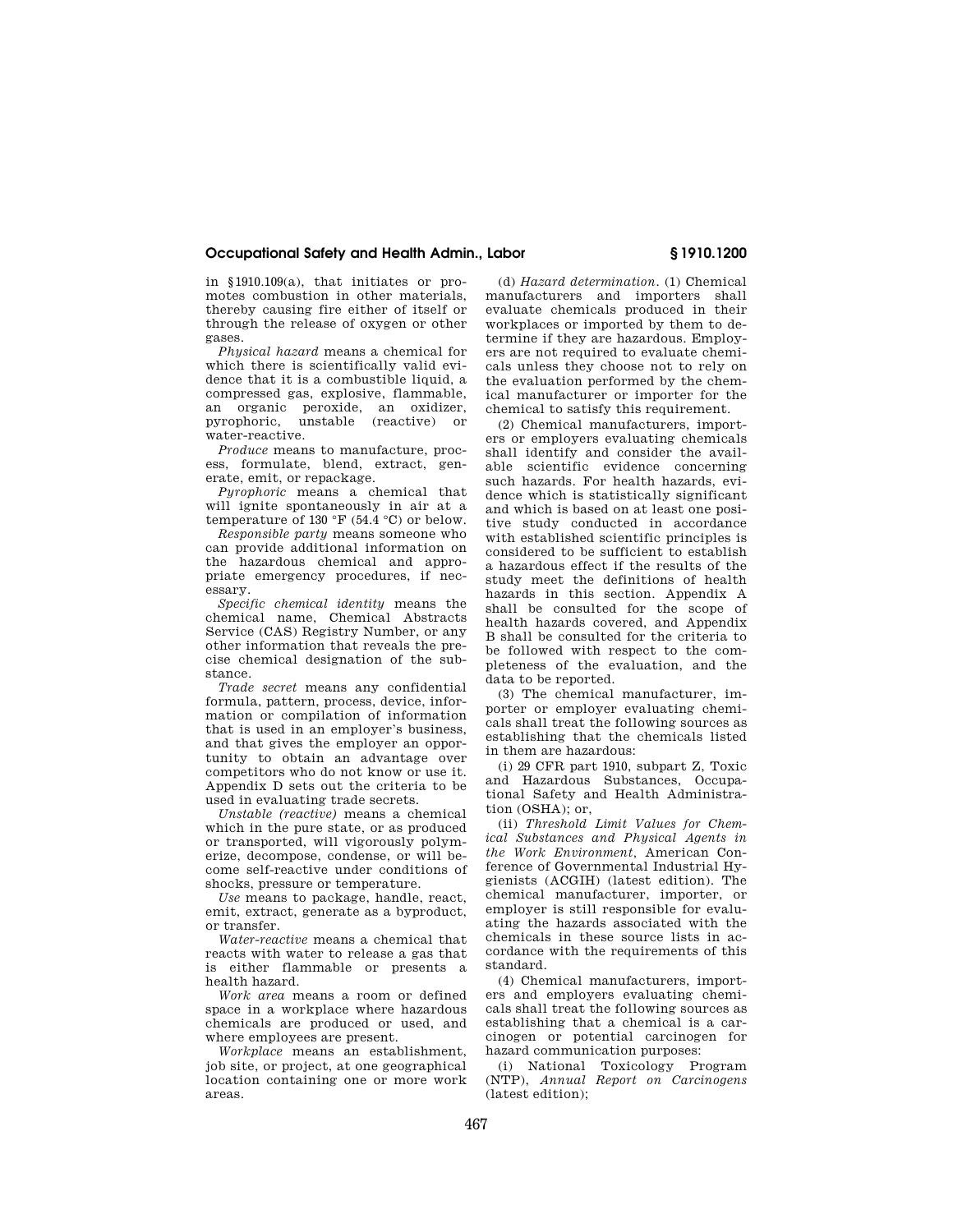(ii) International Agency for Research on Cancer (IARC) *Monographs*  (latest editions); or

(iii) 29 CFR part 1910, subpart Z, Toxic and Hazardous Substances, Occupational Safety and Health Administration.

NOTE: The *Registry of Toxic Effects of Chemical Substances* published by the National Institute for Occupational Safety and Health indicates whether a chemical has been found by NTP or IARC to be a potential carcinogen.

(5) The chemical manufacturer, importer or employer shall determine the hazards of mixtures of chemicals as follows:

(i) If a mixture has been tested as a whole to determine its hazards, the results of such testing shall be used to determine whether the mixture is hazardous;

(ii) If a mixture has not been tested as a whole to determine whether the mixture is a health hazard, the mixture shall be assumed to present the same health hazards as do the components which comprise one percent (by weight or volume) or greater of the mixture, except that the mixture shall be assumed to present a carcinogenic hazard if it contains a component in concentrations of 0.1 percent or greater which is considered to be a carcinogen under paragraph (d)(4) of this section;

(iii) If a mixture has not been tested as a whole to determine whether the mixture is a physical hazard, the chemical manufacturer, importer, or employer may use whatever scientifically valid data is available to evaluate the physical hazard potential of the mixture; and,

(iv) If the chemical manufacturer, importer, or employer has evidence to indicate that a component present in the mixture in concentrations of less than one percent (or in the case of carcinogens, less than 0.1 percent) could be released in concentrations which would exceed an established OSHA permissible exposure limit or ACGIH Threshold Limit Value, or could present a health risk to employees in those concentrations, the mixture shall be assumed to present the same hazard.

(6) Chemical manufacturers, importers, or employers evaluating chemicals shall describe in writing the procedures

**§ 1910.1200 29 CFR Ch. XVII (7–1–09 Edition)** 

they use to determine the hazards of the chemical they evaluate. The written procedures are to be made available, upon request, to employees, their designated representatives, the Assistant Secretary and the Director. The written description may be incorporated into the written hazard communication program required under paragraph (e) of this section.

(e) *Written hazard communication program.* (1) Employers shall develop, implement, and maintain at each workplace, a written hazard communication program which at least describes how the criteria specified in paragraphs (f), (g), and (h) of this section for labels and other forms of warning, material safety data sheets, and employee information and training will be met, and which also includes the following:

(i) A list of the hazardous chemicals known to be present using an identity that is referenced on the appropriate material safety data sheet (the list may be compiled for the workplace as a whole or for individual work areas); and,

(ii) The methods the employer will use to inform employees of the hazards of non-routine tasks (for example, the cleaning of reactor vessels), and the hazards associated with chemicals contained in unlabeled pipes in their work areas.

(2) *Multi-employer workplaces.* Employers who produce, use, or store hazardous chemicals at a workplace in such a way that the employees of other employer(s) may be exposed (for example, employees of a construction contractor working on-site) shall additionally ensure that the hazard communication programs developed and implemented under this paragraph (e) include the following:

(i) The methods the employer will use to provide the other employer(s) on-site access to material safety data sheets for each hazardous chemical the other employer(s)' employees may be exposed to while working;

(ii) The methods the employer will use to inform the other employer(s) of any precautionary measures that need to be taken to protect employees during the workplace's normal operating conditions and in foreseeable emergencies; and,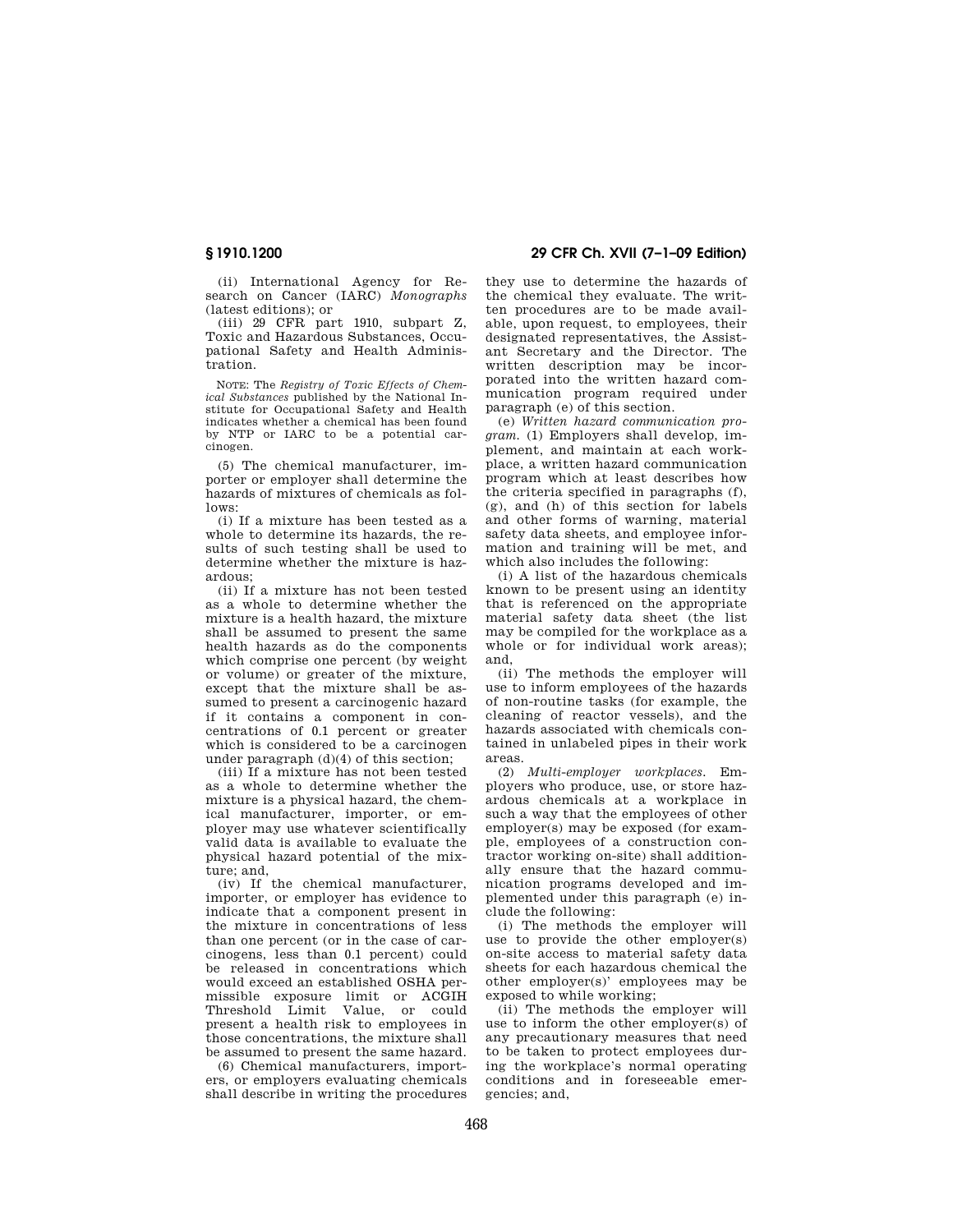(iii) The methods the employer will use to inform the other employer(s) of the labeling system used in the workplace.

(3) The employer may rely on an existing hazard communication program to comply with these requirements, provided that it meets the criteria established in this paragraph (e).

(4) The employer shall make the written hazard communication program available, upon request, to employees, their designated representatives, the Assistant Secretary and the Director, in accordance with the requirements of 29 CFR 1910.20 (e).

(5) Where employees must travel between workplaces during a workshift, *i.e.,* their work is carried out at more than one geographical location, the written hazard communication program may be kept at the primary workplace facility.

(f) *Labels and other forms of warning.*  (1) The chemical manufacturer, importer, or distributor shall ensure that each container of hazardous chemicals leaving the workplace is labeled, tagged or marked with the following information:

(i) Identity of the hazardous chem $i$ cal(s);

(ii) Appropriate hazard warnings; and (iii) Name and address of the chemical manufacturer, importer, or other responsible party.

 $(2)(i)$  For solid metal (such as a steel beam or a metal casting), solid wood, or plastic items that are not exempted as articles due to their downstream use, or shipments of whole grain, the required label may be transmitted to the customer at the time of the initial shipment, and need not be included with subsequent shipments to the same employer unless the information on the label changes;

(ii) The label may be transmitted with the initial shipment itself, or with the material safety data sheet that is to be provided prior to or at the time of the first shipment; and,

(iii) This exception to requiring labels on every container of hazardous chemicals is only for the solid material itself, and does not apply to hazardous chemicals used in conjunction with, or known to be present with, the material and to which employees handling the items in transit may be exposed (for example, cutting fluids or pesticides in grains).

(3) Chemical manufacturers, importers, or distributors shall ensure that each container of hazardous chemicals leaving the workplace is labeled, tagged, or marked in accordance with this section in a manner which does not conflict with the requirements of the Hazardous Materials Transportation Act (49 U.S.C. 1801 *et seq.*) and regulations issued under that Act by the Department of Transportation.

(4) If the hazardous chemical is regulated by OSHA in a substance-specific health standard, the chemical manufacturer, importer, distributor or employer shall ensure that the labels or other forms of warning used are in accordance with the requirements of that standard.

(5) Except as provided in paragraphs  $(f)(6)$  and  $(f)(7)$  of this section, the employer shall ensure that each container of hazardous chemicals in the workplace is labeled, tagged or marked with the following information:

(i) Identity of the hazardous chemical(s) contained therein; and,

(ii) Appropriate hazard warnings, or alternatively, words, pictures, symbols, or combination thereof, which provide at least general information regarding the hazards of the chemicals, and which, in conjunction with the other information immediately available to employees under the hazard communication program, will provide employees with the specific information regarding the physical and health hazards of the hazardous chemical.

(6) The employer may use signs, placards, process sheets, batch tickets, operating procedures, or other such written materials in lieu of affixing labels to individual stationary process containers, as long as the alternative method identifies the containers to which it is applicable and conveys the information required by paragraph (f)(5) of this section to be on a label. The written materials shall be readily accessible to the employees in their work area throughout each work shift.

(7) The employer is not required to label portable containers into which hazardous chemicals are transferred from labeled containers, and which are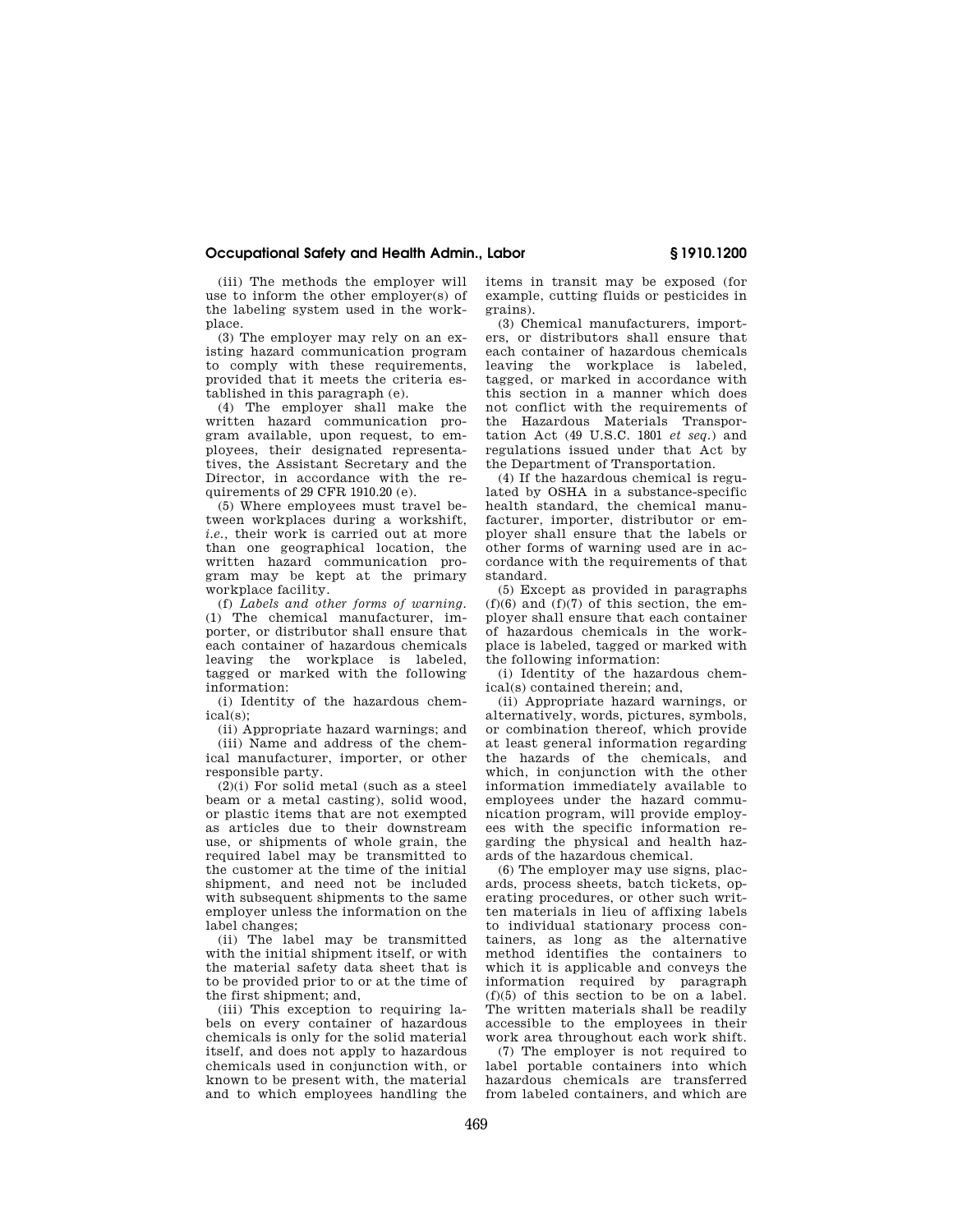intended only for the immediate use of the employee who performs the transfer. For purposes of this section, drugs which are dispensed by a pharmacy to a health care provider for direct administration to a patient are exempted from labeling.

(8) The employer shall not remove or deface existing labels on incoming containers of hazardous chemicals, unless the container is immediately marked with the required information.

(9) The employer shall ensure that labels or other forms of warning are legible, in English, and prominently displayed on the container, or readily available in the work area throughout each work shift. Employers having employees who speak other languages may add the information in their language to the material presented, as long as the information is presented in English as well.

(10) The chemical manufacturer, importer, distributor or employer need not affix new labels to comply with this section if existing labels already convey the required information.

(11) Chemical manufacturers, importers, distributors, or employers who become newly aware of any significant information regarding the hazards of a chemical shall revise the labels for the chemical within three months of becoming aware of the new information. Labels on containers of hazardous chemicals shipped after that time shall contain the new information. If the chemical is not currently produced or imported, the chemical manufacturer, importers, distributor, or employer shall add the information to the label before the chemical is shipped or introduced into the workplace again.

(g) *Material safety data sheets.* (1) Chemical manufacturers and importers shall obtain or develop a material safety data sheet for each hazardous chemical they produce or import. Employers shall have a material safety data sheet in the workplace for each hazardous chemical which they use.

(2) Each material safety data sheet shall be in English (although the employer may maintain copies in other languages as well), and shall contain at least the following information:

(i) The identity used on the label, and, except as provided for in paragraph (i) of this section on trade secrets:

(A) If the hazardous chemical is a single substance, its chemical and common name(s):

(B) If the hazardous chemical is a mixture which has been tested as a whole to determine its hazards, the chemical and common name(s) of the ingredients which contribute to these known hazards, and the common name(s) of the mixture itself; or,

(C) If the hazardous chemical is a mixture which has not been tested as a whole:

(*1*) The chemical and common name(s) of all ingredients which have been determined to be health hazards, and which comprise 1% or greater of the composition, except that chemicals identified as carcinogens under paragraph (d) of this section shall be listed if the concentrations are 0.1% or greater; and,

(*2*) The chemical and common name(s) of all ingredients which have been determined to be health hazards, and which comprise less than  $1\%$  (0.1%) for carcinogens) of the mixture, if there is evidence that the ingredient(s) could be released from the mixture in concentrations which would exceed an established OSHA permissible exposure limit or ACGIH Threshold Limit Value, or could present a health risk to employees; and,

(*3*) The chemical and common name(s) of all ingredients which have been determined to present a physical hazard when present in the mixture;

(ii) Physical and chemical characteristics of the hazardous chemical (such as vapor pressure, flash point);

(iii) The physical hazards of the hazardous chemical, including the potential for fire, explosion, and reactivity;

(iv) The health hazards of the hazardous chemical, including signs and symptoms of exposure, and any medical conditions which are generally recognized as being aggravated by exposure to the chemical;

(v) The primary route(s) of entry;

(vi) The OSHA permissible exposure limit, ACGIH Threshold Limit Value, and any other exposure limit used or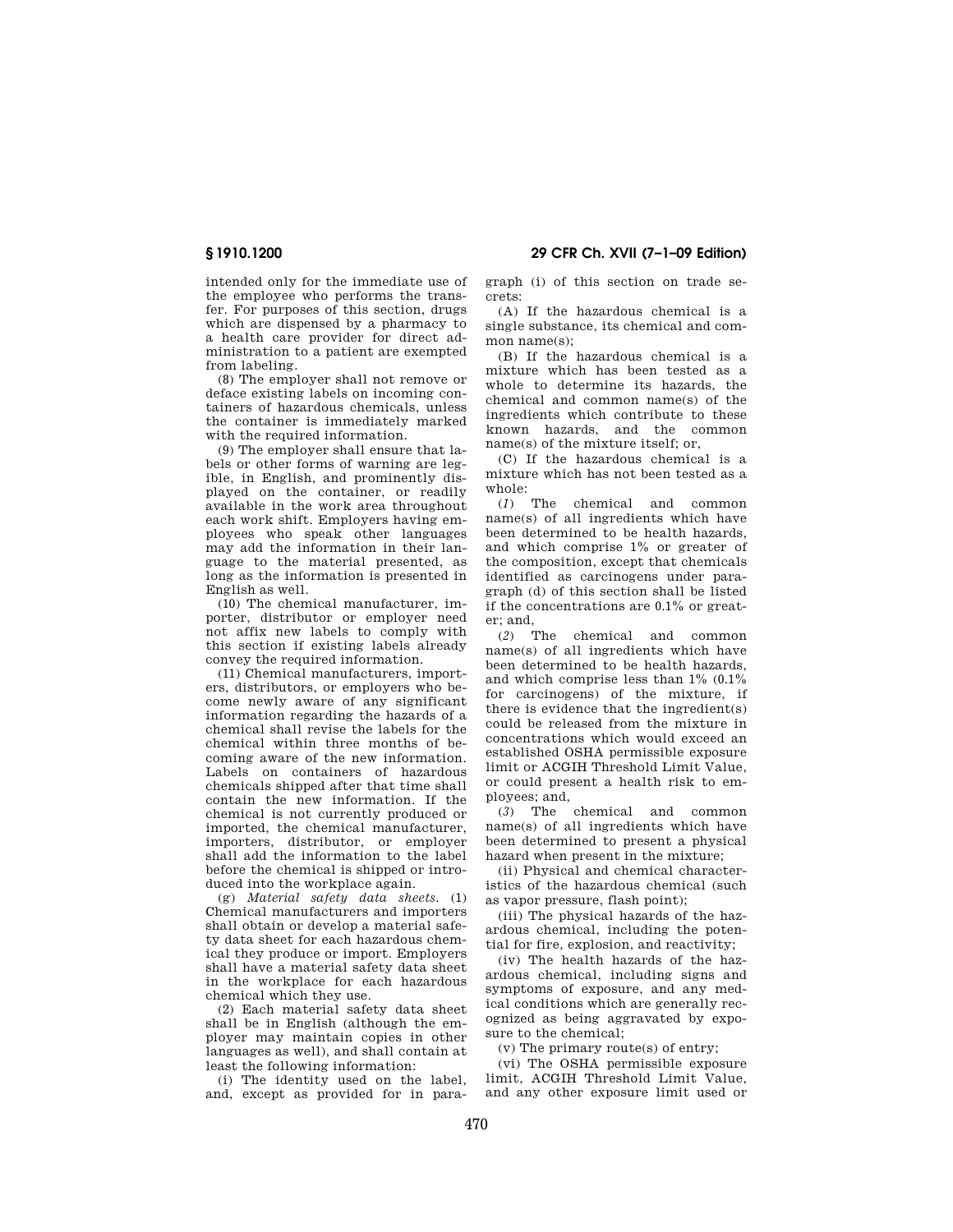recommended by the chemical manufacturer, importer, or employer preparing the material safety data sheet, where available;

(vii) Whether the hazardous chemical is listed in the National Toxicology Program (NTP) Annual Report on Carcinogens (latest edition) or has been found to be a potential carcinogen in the International Agency for Research on Cancer (IARC) Monographs (latest editions), or by OSHA;

(viii) Any generally applicable precautions for safe handling and use which are known to the chemical manufacturer, importer or employer preparing the material safety data sheet, including appropriate hygienic practices, protective measures during repair and maintenance of contaminated equipment, and procedures for clean-up of spills and leaks;

(ix) Any generally applicable control measures which are known to the chemical manufacturer, importer or employer preparing the material safety data sheet, such as appropriate engineering controls, work practices, or personal protective equipment;

(x) Emergency and first aid procedures;

(xi) The date of preparation of the material safety data sheet or the last change to it; and,

(xii) The name, address and telephone number of the chemical manufacturer, importer, employer or other responsible party preparing or distributing the material safety data sheet, who can provide additional information on the hazardous chemical and appropriate emergency procedures, if necessary.

(3) If no relevant information is found for any given category on the material safety data sheet, the chemical manufacturer, importer or employer preparing the material safety data sheet shall mark it to indicate that no applicable information was found.

(4) Where complex mixtures have similar hazards and contents (i.e. the chemical ingredients are essentially the same, but the specific composition varies from mixture to mixture), the chemical manufacturer, importer or employer may prepare one material safety data sheet to apply to all of these similar mixtures.

(5) The chemical manufacturer, importer or employer preparing the material safety data sheet shall ensure that the information recorded accurately reflects the scientific evidence used in making the hazard determination. If the chemical manufacturer, importer or employer preparing the material safety data sheet becomes newly aware of any significant information regarding the hazards of a chemical, or ways to protect against the hazards, this new information shall be added to the material safety data sheet within three months. If the chemical is not currently being produced or imported the chemical manufacturer or importer shall add the information to the material safety data sheet before the chemical is introduced into the workplace again.

 $(6)(i)$  Chemical manufacturers or importers shall ensure that distributors and employers are provided an appropriate material safety data sheet with their initial shipment, and with the first shipment after a material safety data sheet is updated;

(ii) The chemical manufacturer or importer shall either provide material safety data sheets with the shipped containers or send them to the distributor or employer prior to or at the time of the shipment;

(iii) If the material safety data sheet is not provided with a shipment that has been labeled as a hazardous chemical, the distributor or employer shall obtain one from the chemical manufacturer or importer as soon as possible; and,

(iv) The chemical manufacturer or importer shall also provide distributors or employers with a material safety data sheet upon request.

(7)(i) Distributors shall ensure that material safety data sheets, and updated information, are provided to other distributors and employers with their initial shipment and with the first shipment after a material safety data sheet is updated;

(ii) The distributor shall either provide material safety data sheets with the shipped containers, or send them to the other distributor or employer prior to or at the time of the shipment;

(iii) Retail distributors selling hazardous chemicals to employers having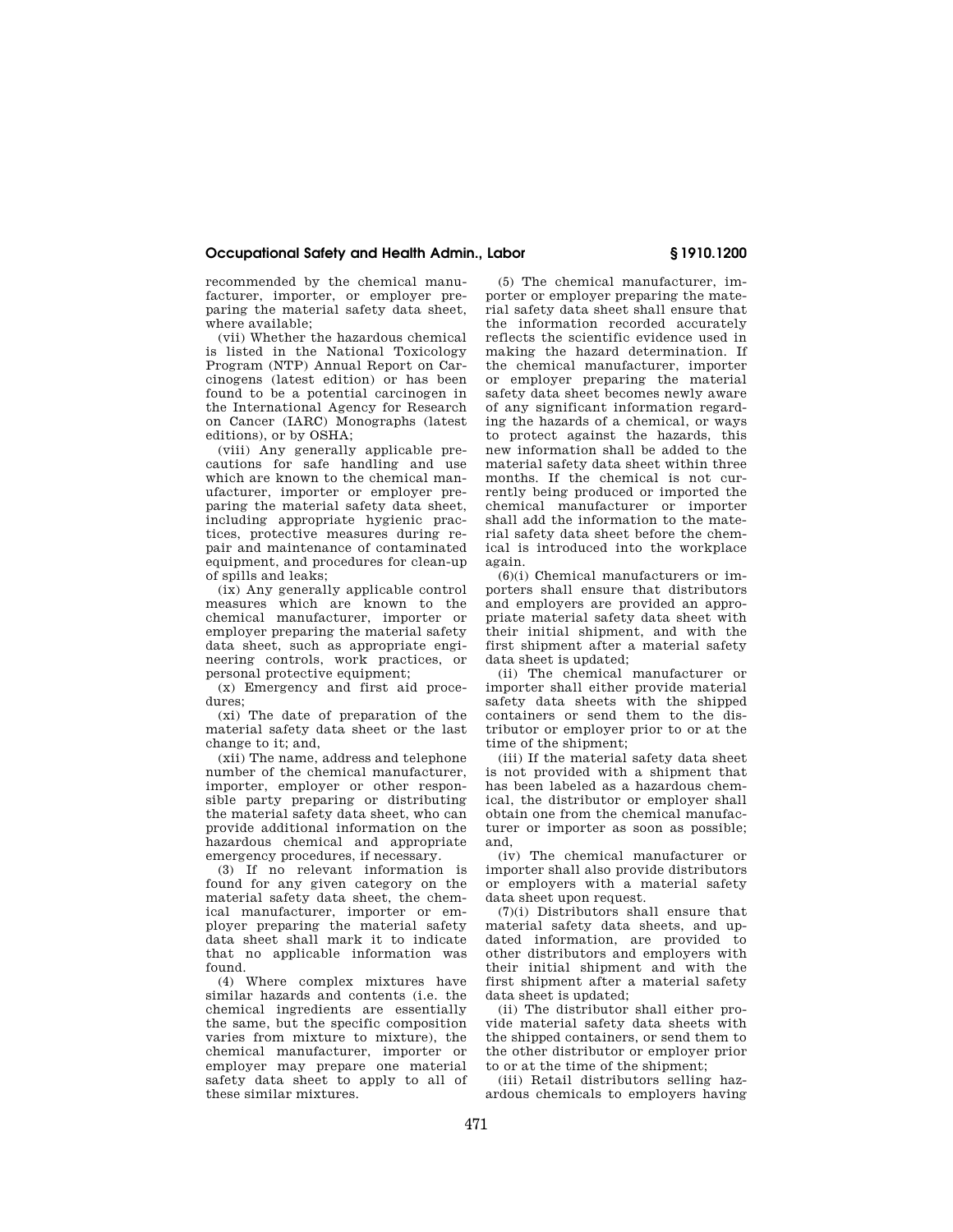a commercial account shall provide a material safety data sheet to such employers upon request, and shall post a sign or otherwise inform them that a material safety data sheet is available;

(iv) Wholesale distributors selling hazardous chemicals to employers over-the-counter may also provide material safety data sheets upon the request of the employer at the time of the over-the-counter purchase, and shall post a sign or otherwise inform such employers that a material safety data sheet is available;

(v) If an employer without a commercial account purchases a hazardous chemical from a retail distributor not required to have material safety data sheets on file (*i.e.,* the retail distributor does not have commercial accounts and does not use the materials), the retail distributor shall provide the employer, upon request, with the name, address, and telephone number of the chemical manufacturer, importer, or distributor from which a material safety data sheet can be obtained;

(vi) Wholesale distributors shall also provide material safety data sheets to employers or other distributors upon request; and,

(vii) Chemical manufacturers, importers, and distributors need not provide material safety data sheets to retail distributors that have informed them that the retail distributor does not sell the product to commercial accounts or open the sealed container to use it in their own workplaces.

(8) The employer shall maintain in the workplace copies of the required material safety data sheets for each hazardous chemical, and shall ensure that they are readily accessible during each work shift to employees when they are in their work area(s). (Electronic access, microfiche, and other alternatives to maintaining paper copies of the material safety data sheets are permitted as long as no barriers to immediate employee access in each workplace are created by such options.)

(9) Where employees must travel between workplaces during a workshift, *i.e.,* their work is carried out at more than one geographical location, the material safety data sheets may be kept at the primary workplace facility.

**§ 1910.1200 29 CFR Ch. XVII (7–1–09 Edition)** 

In this situation, the employer shall ensure that employees can immediately obtain the required information in an emergency.

(10) Material safety data sheets may be kept in any form, including operating procedures, and may be designed to cover groups of hazardous chemicals in a work area where it may be more appropriate to address the hazards of a process rather than individual hazardous chemicals. However, the employer shall ensure that in all cases the required information is provided for each hazardous chemical, and is readily accessible during each work shift to employees when they are in in their work area(s).

(11) Material safety data sheets shall also be made readily available, upon request, to designated representatives and to the Assistant Secretary, in accordance with the requirements of 29 CFR 1910.20(e). The Director shall also be given access to material safety data sheets in the same manner.

(h) *Employee information and training.*  (1) Employers shall provide employees with effective information and training on hazardous chemicals in their work area at the time of their initial assignment, and whenever a new physical or health hazard the employees have not previously been trained about is introduced into their work area. Information and training may be designed to cover categories of hazards (*e.g.,* flammability, carcinogenicity) or specific chemicals. Chemical-specific information must always be available through labels and material safety data sheets.

(2) *Information.* Employees shall be informed of:

(i) The requirements of this section;

(ii) Any operations in their work area where hazardous chemicals are present; and,

(iii) The location and availability of the written hazard communication program, including the required list(s) of hazardous chemicals, and material safety data sheets required by this section.

(3) *Training.* Employee training shall include at least:

(i) Methods and observations that may be used to detect the presence or release of a hazardous chemical in the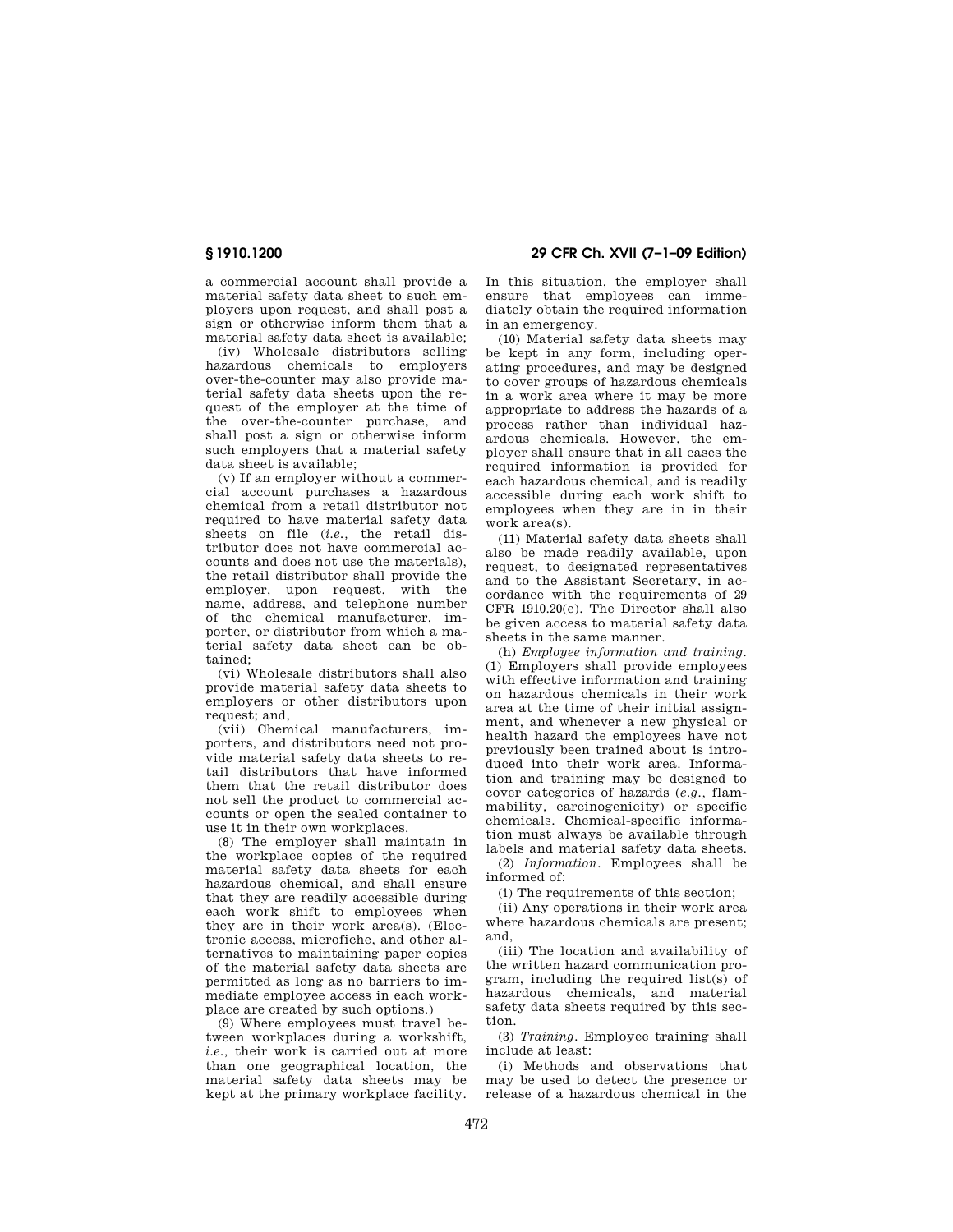work area (such as monitoring conducted by the employer, continuous monitoring devices, visual appearance or odor of hazardous chemicals when being released, etc.);

(ii) The physical and health hazards of the chemicals in the work area;

(iii) The measures employees can take to protect themselves from these hazards, including specific procedures the employer has implemented to protect employees from exposure to hazardous chemicals, such as appropriate work practices, emergency procedures, and personal protective equipment to be used; and,

(iv) The details of the hazard communication program developed by the employer, including an explanation of the labeling system and the material safety data sheet, and how employees can obtain and use the appropriate hazard information.

(i) *Trade secrets.* (1) The chemical manufacturer, importer, or employer may withhold the specific chemical identity, including the chemical name and other specific identification of a hazardous chemical, from the material safety data sheet, provided that:

(i) The claim that the information withheld is a trade secret can be supported;

(ii) Information contained in the material safety data sheet concerning the properties and effects of the hazardous chemical is disclosed;

(iii) The material safety data sheet indicates that the specific chemical identity is being withheld as a trade secret; and,

(iv) The specific chemical identity is made available to health professionals, employees, and designated representatives in accordance with the applicable provisions of this paragraph.

(2) Where a treating physician or nurse determines that a medical emergency exists and the specific chemical identity of a hazardous chemical is necessary for emergency or first-aid treatment, the chemical manufacturer, importer, or employer shall immediately disclose the specific chemical identity of a trade secret chemical to that treating physician or nurse, regardless of the existence of a written statement of need or a confidentiality agreement. The chemical manufacturer, importer, or employer may require a written statement of need and confidentiality agreement, in accordance with the provisions of paragraphs (i) (3) and (4) of this section, as soon as circumstances permit.

(3) In non-emergency situations, a chemical manufacturer, importer, or employer shall, upon request, disclose a specific chemical identity, otherwise permitted to be withheld under paragraph (i)(1) of this section, to a health professional (i.e. physician, industrial hygienist, toxicologist, epidemiologist, or occupational health nurse) providing medical or other occupational health services to exposed employee(s), and to employees or designated representatives, if:

(i) The request is in writing;

(ii) The request describes with reasonable detail one or more of the following occupational health needs for the information:

(A) To assess the hazards of the chemicals to which employees will be exposed;

(B) To conduct or assess sampling of the workplace atmosphere to determine employee exposure levels;

(C) To conduct pre-assignment or periodic medical surveillance of exposed employees;

(D) To provide medical treatment to exposed employees;

(E) To select or assess appropriate personal protective equipment for exposed employees;

(F) To design or assess engineering controls or other protective measures for exposed employees; and,

(G) To conduct studies to determine the health effects of exposure.

(iii) The request explains in detail why the disclosure of the specific chemical identity is essential and that, in lieu thereof, the disclosure of the following information to the health professional, employee, or designated representative, would not satisfy the<br>purposes described in paragraph purposes described  $(i)(3)(ii)$  of this section:

(A) The properties and effects of the chemical;

(B) Measures for controlling workers' exposure to the chemical;

(C) Methods of monitoring and analyzing worker exposure to the chemical; and,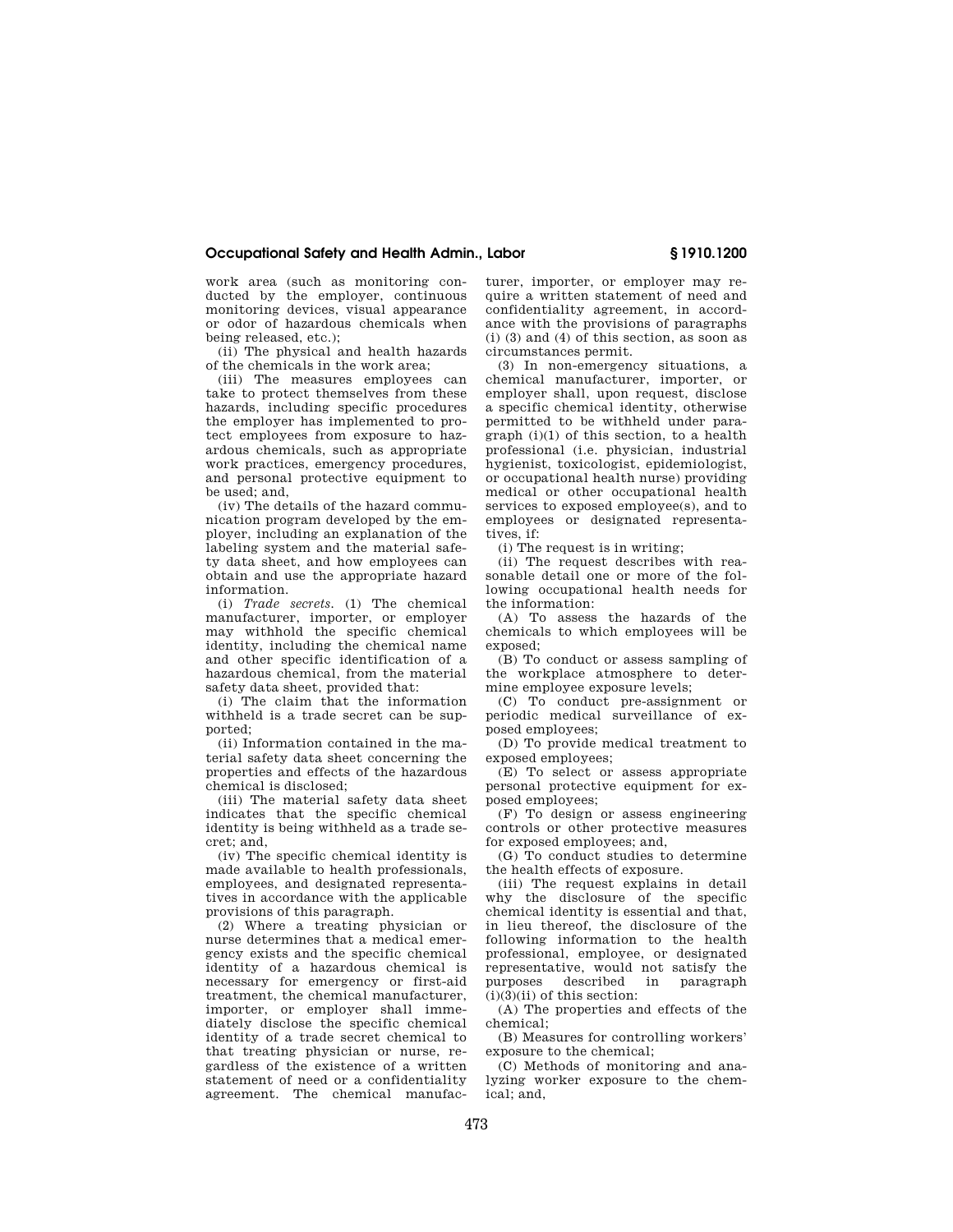**§ 1910.1200 29 CFR Ch. XVII (7–1–09 Edition)** 

(D) Methods of diagnosing and treating harmful exposures to the chemical;

(iv) The request includes a description of the procedures to be used to maintain the confidentiality of the disclosed information; and,

(v) The health professional, and the employer or contractor of the services of the health professional (i.e. downstream employer, labor organization, or individual employee), employee, or designated representative, agree in a written confidentiality agreement that the health professional, employee, or designated representative, will not use the trade secret information for any purpose other than the health need(s) asserted and agree not to release the information under any circumstances other than to OSHA, as provided in paragraph (i)(6) of this section, except as authorized by the terms of the agreement or by the chemical manufacturer, importer, or employer.

(4) The confidentiality agreement authorized by paragraph  $(i)(3)(iv)$  of this section:

(i) May restrict the use of the information to the health purposes indicated in the written statement of need;

(ii) May provide for appropriate legal remedies in the event of a breach of the agreement, including stipulation of a reasonable pre-estimate of likely damages; and,

(iii) May not include requirements for the posting of a penalty bond.

(5) Nothing in this standard is meant to preclude the parties from pursuing non-contractual remedies to the extent permitted by law.

(6) If the health professional, employee, or designated representative receiving the trade secret information decides that there is a need to disclose it to OSHA, the chemical manufacturer, importer, or employer who provided the information shall be informed by the health professional, employee, or designated representative prior to, or at the same time as, such disclosure.

(7) If the chemical manufacturer, importer, or employer denies a written request for disclosure of a specific chemical identity, the denial must:

(i) Be provided to the health professional, employee, or designated representative, within thirty days of the request;

(ii) Be in writing;

(iii) Include evidence to support the claim that the specific chemical identity is a trade secret;

(iv) State the specific reasons why the request is being denied; and,

(v) Explain in detail how alternative information may satisfy the specific medical or occupational health need without revealing the specific chemical identity.

(8) The health professional, employee, or designated representative whose request for information is denied under paragraph  $(i)(3)$  of this section may refer the request and the written denial of the request to OSHA for consideration.

(9) When a health professional, employee, or designated representative refers the denial to OSHA under paragraph (i)(8) of this section, OSHA shall consider the evidence to determine if:

(i) The chemical manufacturer, importer, or employer has supported the claim that the specific chemical identity is a trade secret;

(ii) The health professional, employee, or designated representative has supported the claim that there is a medical or occupational health need for the information; and,

(iii) The health professional, employee or designated representative has demonstrated adequate means to protect the confidentiality.

(10)(i) If OSHA determines that the specific chemical identity requested under paragraph  $(i)(3)$  of this section is not a *bona fide* trade secret, or that it is a trade secret, but the requesting health professional, employee, or designated representative has a legitimate medical or occupational health need for the information, has executed a written confidentiality agreement, and has shown adequate means to protect the confidentiality of the information, the chemical manufacturer, importer, or employer will be subject to citation by OSHA.

(ii) If a chemical manufacturer, importer, or employer demonstrates to OSHA that the execution of a confidentiality agreement would not provide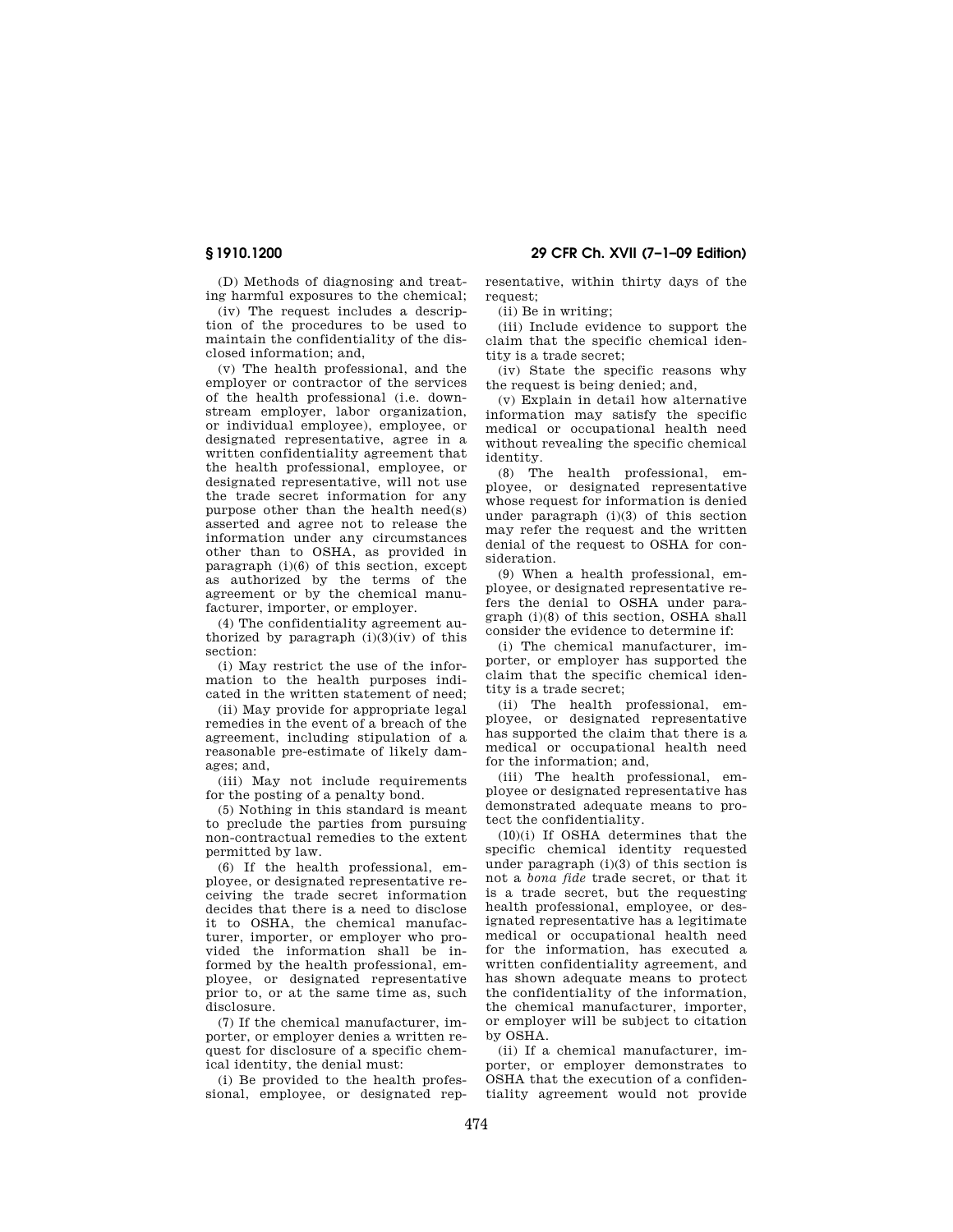sufficient protection against the potential harm from the unauthorized disclosure of a trade secret specific chemical identity, the Assistant Secretary may issue such orders or impose such additional limitations or conditions upon the disclosure of the requested chemical information as may be appropriate to assure that the occupational health services are provided without an undue risk of harm to the chemical manufacturer, importer, or employer.

(11) If a citation for a failure to release specific chemical identity information is contested by the chemical manufacturer, importer, or employer, the matter will be adjudicated before the Occupational Safety and Health Review Commission in accordance with the Act's enforcement scheme and the applicable Commission rules of procedure. In accordance with the Commission rules, when a chemical manufacturer, importer, or employer continues to withhold the information during the contest, the Administrative Law Judge may review the citation and supporting documentation *in camera* or issue appropriate orders to protect the confidentiality of such matters.

(12) Notwithstanding the existence of a trade secret claim, a chemical manufacturer, importer, or employer shall, upon request, disclose to the Assistant Secretary any information which this section requires the chemical manufacturer, importer, or employer to make available. Where there is a trade secret claim, such claim shall be made no later than at the time the information is provided to the Assistant Secretary so that suitable determinations of trade secret status can be made and the necessary protections can be implemented.

(13) Nothing in this paragraph shall be construed as requiring the disclosure under any circumstances of process or percentage of mixture information which is a trade secret.

(j) *Effective dates.* Chemical manufacturers, importers, distributors, and employers shall be in compliance with all provisions of this section by March 11, 1994.

NOTE: The effective date of the clarification that the exemption of wood and wood products from the Hazard Communication standard in paragraph  $(b)(6)(iv)$  only applies

to wood and wood products including lumber which will not be processed, where the manufacturer or importer can establish that the only hazard they pose to employees is the potential for flammability or combustibility, and that the exemption does not apply to wood or wood products which have been treated with a hazardous chemical covered by this standard, and wood which may be subsequently sawed or cut generating dust has been stayed from March 11, 1994 to August 11, 1994.

## APPENDIX A TO §1910.1200—HEALTH HAZARD DEFINITIONS (MANDATORY)

Although safety hazards related to the physical characteristics of a chemical can be objectively defined in terms of testing requirements (e.g. flammability), health hazard definitions are less precise and more subjective. Health hazards may cause measurable changes in the body—such as decreased pulmonary function. These changes are generally indicated by the occurrence of signs and symptoms in the exposed employees such as shortness of breath, a non-measurable, subjective feeling. Employees exposed to such hazards must be apprised of both the change in body function and the signs and symptoms that may occur to signal that change.

The determination of occupational health hazards is complicated by the fact that many of the effects or signs and symptoms occur commonly in non-occupationally exposed populations, so that effects of exposure are difficult to separate from normally occurring illnesses. Occasionally, a substance causes an effect that is rarely seen in the population at large, such as angiosarcomas caused by vinyl chloride exposure, thus making it easier to ascertain that the occupational exposure was the primary causative factor. More often, however, the effects are common, such as lung cancer. The situation is further complicated by the fact that most chemicals have not been adequately tested to determine their health hazard potential, and data do not exist to substantiate these effects.

There have been many attempts to categorize effects and to define them in various ways. Generally, the terms ''acute'' and ''chronic'' are used to delineate between effects on the basis of severity or duration. "Acute" effects usually occur rapidly as a result of short-term exposures, and are of short duration. ''Chronic'' effects generally occur as a result of long-term exposure, and are of long duration.

The acute effects referred to most frequently are those defined by the American National Standards Institute (ANSI) standard for Precautionary Labeling of Hazardous Industrial Chemicals (Z129.1–1988)—irritation, corrosivity, sensitization and lethal dose. Although these are important health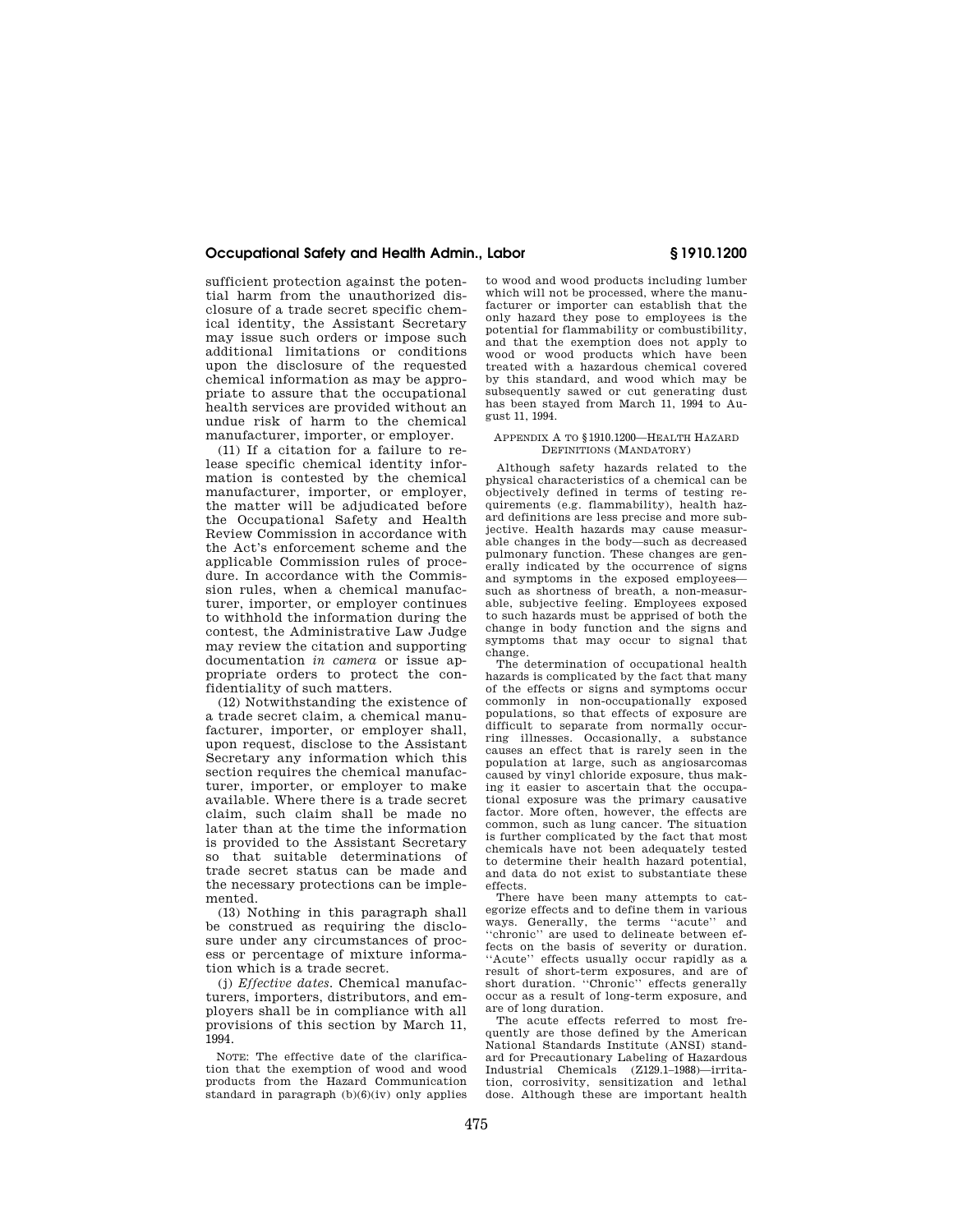effects, they do not adequately cover the considerable range of acute effects which may occur as a result of occupational exposure, such as, for example, narcosis.

Similarly, the term chronic effect is often used to cover only carcinogenicity, teratogenicity, and mutagenicity. These effects are obviously a concern in the workplace, but again, do not adequately cover the area of chronic effects, excluding, for example, blood dyscrasias (such as anemia), chronic bronchitis and liver atrophy.

The goal of defining precisely, in measurable terms, every possible health effect that may occur in the workplace as a result of chemical exposures cannot realistically be accomplished. This does not negate the need for employees to be informed of such effects and protected from them. Appendix B, which is also mandatory, outlines the principles and procedures of hazard assessment.

For purposes of this section, any chemicals which meet any of the following definitions, as determined by the criteria set forth in Appendix B are health hazards. However, this is not intended to be an exclusive categorization scheme. If there are available scientific data that involve other animal species or test methods, they must also be evaluated to determine the applicability of the HCS.7

1. *Carcinogen:* A chemical is considered to be a carcinogen if:

(a) It has been evaluated by the International Agency for Research on Cancer (IARC), and found to be a carcinogen or potential carcinogen; or

(b) It is listed as a carcinogen or potential carcinogen in the Annual Report on Carcinogens published by the National Toxicology Program (NTP) (latest edition); or,

(c) It is regulated by OSHA as a carcinogen.

2. *Corrosive:* A chemical that causes visible destruction of, or irreversible alterations in, living tissue by chemical action at the site of contact. For example, a chemical is considered to be corrosive if, when tested on the intact skin of albino rabbits by the method described by the U.S. Department of Transportation in appendix A to 49 CFR part 173, it destroys or changes irreversibly the structure of the tissue at the site of contact following an exposure period of four hours. This term shall not refer to action on inanimate surfaces.

3. *Highly toxic:* A chemical falling within any of the following categories:

(a) A chemical that has a median lethal dose  $(LD_{50})$  of 50 milligrams or less per kilogram of body weight when administered orally to albino rats weighing between 200 and 300 grams each.

(b) A chemical that has a median lethal dose  $(LD_{50})$  of 200 milligrams or less per kilogram of body weight when administered by continuous contact for 24 hours (or less if death occurs within 24 hours) with the bare

**§ 1910.1200 29 CFR Ch. XVII (7–1–09 Edition)** 

skin of albino rabbits weighing between two and three kilograms each.

(c) A chemical that has a median lethal concentration  $(LC_{50})$  in air of 200 parts per million by volume or less of gas or vapor, or 2 milligrams per liter or less of mist, fume, or dust, when administered by continuous inhalation for one hour (or less if death occurs within one hour) to albino rats weighing between 200 and 300 grams each.

4. *Irritant:* A chemical, which is not corrosive, but which causes a reversible inflammatory effect on living tissue by chemical action at the site of contact. A chemical is a skin irritant if, when tested on the intact skin of albino rabbits by the methods of 16 CFR 1500.41 for four hours exposure or by other appropriate techniques, it results in an empirical score of five or more. A chemical is an eye irritant if so determined under the procedure listed in 16 CFR 1500.42 or other appropriate techniques.

5. *Sensitizer:* A chemical that causes a substantial proportion of exposed people or animals to develop an allergic reaction in normal tissue after repeated exposure to the chemical.

6. *Toxic.* A chemical falling within any of the following categories:

(a) A chemical that has a median lethal dose  $(LD_{50})$  of more than 50 milligrams per kilogram but not more than 500 milligrams per kilogram of body weight when administered orally to albino rats weighing between 200 and 300 grams each.

(b) A chemical that has a median lethal dose  $(LD_{50})$  of more than 200 milligrams per kilogram but not more than 1,000 milligrams per kilogram of body weight when administered by continuous contact for 24 hours (or less if death occurs within 24 hours) with the bare skin of albino rabbits weighing between two and three kilograms each.

(c) A chemical that has a median lethal concentration  $(LC_{50})$  in air of more than 200 parts per million but not more than 2,000 parts per million by volume of gas or vapor, or more than two milligrams per liter but not more than 20 milligrams per liter of mist, fume, or dust, when administered by continuous inhalation for one hour (or less if death occurs within one hour) to albino rats weighing between 200 and 300 grams each.

7. *Target organ effects.* 

The following is a target organ categorization of effects which may occur, including examples of signs and symptoms and chemicals which have been found to cause such effects. These examples are presented to illustrate the range and diversity of effects and hazards found in the workplace, and the broad scope employers must consider in this area, but are not intended to be all-inclusive.

- a. Hepatotoxins: Chemicals which produce liver damage3
	- Signs & Symptoms: Jaundice; liver enlargement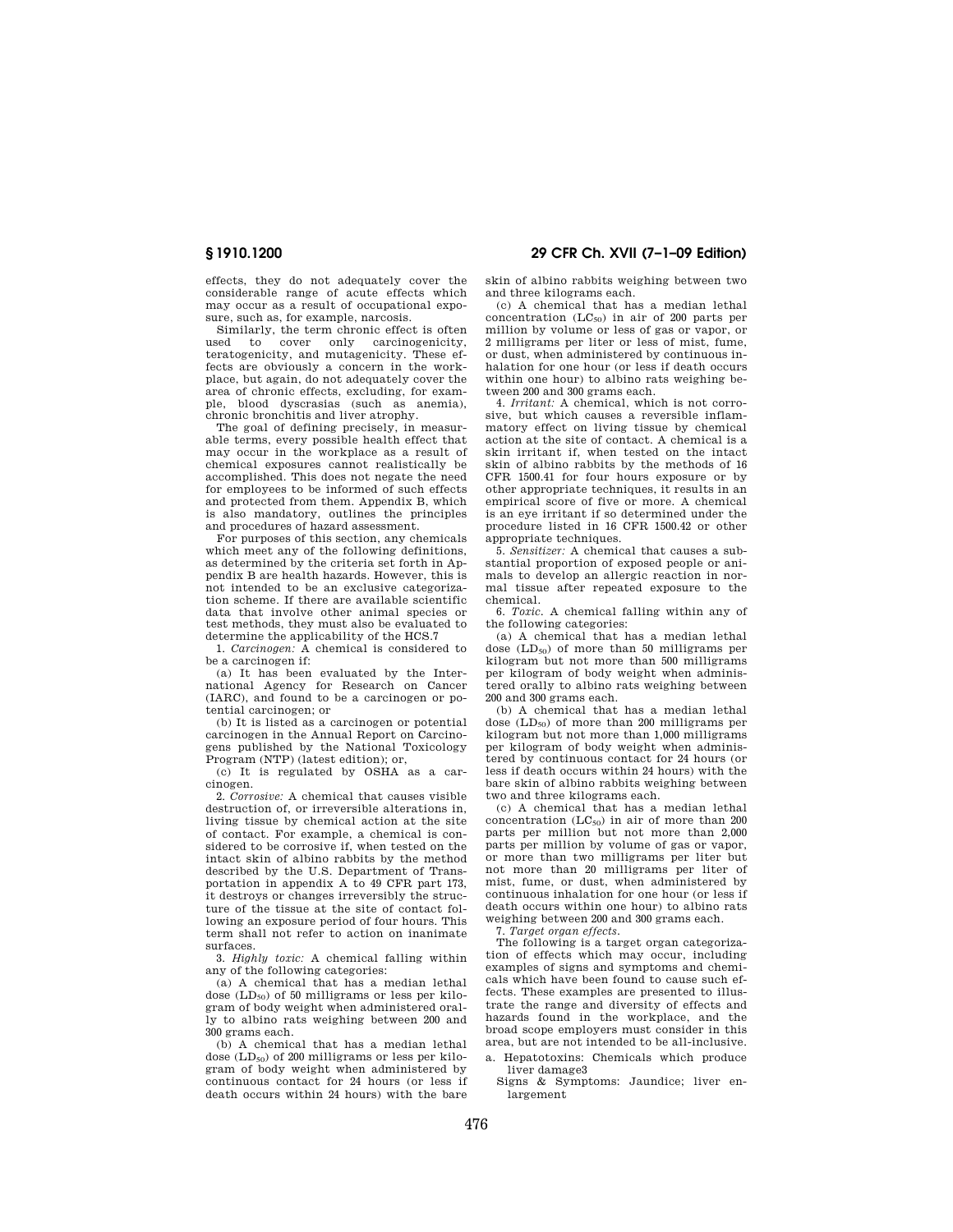Chemicals: Carbon tetrachloride; nitrosamines

b. Nephrotoxins: Chemicals which produce kidney damage

Signs & Symptoms: Edema; proteinuria Chemicals: Halogenated hydrocarbons; uranium

- c. Neurotoxins: Chemicals which produce their primary toxic effects on the nervous system
- Signs & Symptoms: Narcosis; behavioral changes; decrease in motor functions Chemicals: Mercury; carbon disulfide
- d. Agents which act on the blood or hematopoietic system: Decrease hemoglobin function; deprive the body tissues of oxygen
	- Signs & Symptoms: Cyanosis; loss of consciousness

Chemicals: Carbon monoxide; cyanides

- e. Agents which damage the lung: Chemicals which irritate or damage pulmonary tissue
- Signs & Symptoms: Cough; tightness in chest; shortness of breath Chemicals: Silica; asbestos
- f. Reproductive toxins: Chemicals which affect the reproductive capabilities including chromosomal damage (mutations)
- and effects on fetuses (teratogenesis) Signs & Symptoms: Birth defects; sterility Chemicals: Lead; DBCP
- g. Cutaneous hazards: Chemicals which affect the dermal layer of the body
- Signs & Symptoms: Defatting of the skin; rashes; irritation
- Chemicals: Ketones; chlorinated compounds
- h. Eye hazards: Chemicals which affect the eye or visual capacity

Signs & Symptoms: Conjunctivitis; corneal damage

Chemicals: Organic solvents; acids

## APPENDIX B TO §1910.1200—HAZARD DETERMINATION (MANDATORY)

The quality of a hazard communication program is largely dependent upon the adequacy and accuracy of the hazard determination. The hazard determination requirement of this standard is performance-oriented. Chemical manufacturers, importers, and employers evaluating chemicals are not required to follow any specific methods for determining hazards, but they must be able to demonstrate that they have adequately ascertained the hazards of the chemicals produced or imported in accordance with the criteria set forth in this Appendix.

Hazard evaluation is a process which relies heavily on the professional judgment of the evaluator, particularly in the area of chronic hazards. The performance-orientation of the hazard determination does not diminish the duty of the chemical manufacturer, importer or employer to conduct a thorough evaluation, examining all relevant data and producing a scientifically defensible evaluation. For purposes of this standard, the following criteria shall be used in making hazard determinations that meet the requirements of this standard.

1. *Carcinogenicity:* As described in paragraph (d)(4) of this section and Appendix A of this section, a determination by the National Toxicology Program, the International Agency for Research on Cancer, or OSHA that a chemical is a carcinogen or potential carcinogen will be considered conclusive evidence for purposes of this section. In addition, however, all available scientific data on carcinogenicity must be evaluated in accordance with the provisions of this Appendix and the requirements of the rule.

2. *Human data:* Where available, epidemiological studies and case reports of adverse health effects shall be considered in the evaluation.

3. *Animal data:* Human evidence of health effects in exposed populations is generally not available for the majority of chemicals produced or used in the workplace. Therefore, the available results of toxicological testing in animal populations shall be used to predict the health effects that may be experienced by exposed workers. In particular, the definitions of certain acute hazards refer to specific animal testing results (see Appendix A).

4. *Adequacy and reporting of data.* The results of any studies which are designed and conducted according to established scientific principles, and which report statistically significant conclusions regarding the health effects of a chemical, shall be a sufficient basis for a hazard determination and reported on any material safety data sheet. *In vitro* studies alone generally do not form the basis for a definitive finding of hazard under the HCS since they have a positive or negative result rather than a statistically significant finding.

The chemical manufacturer, importer, or employer may also report the results of other scientifically valid studies which tend to refute the findings of hazard.

### APPENDIX C TO §1910.1200 [RESERVED]

## APPENDIX D TO §1910.1200—DEFINITION OF ''TRADE SECRET'' (MANDATORY)

The following is a reprint of the *Restatement of Torts* section 757, comment *b* (1939):

*b. Definition of trade secret.* A trade secret may consist of any formula, pattern, device or compilation of information which is used in one's business, and which gives him an opportunity to obtain an advantage over competitors who do not know or use it. It may be a formula for a chemical compound, a process of manufacturing, treating or preserving materials, a pattern for a machine or other device, or a list of customers. It differs from other secret information in a business (see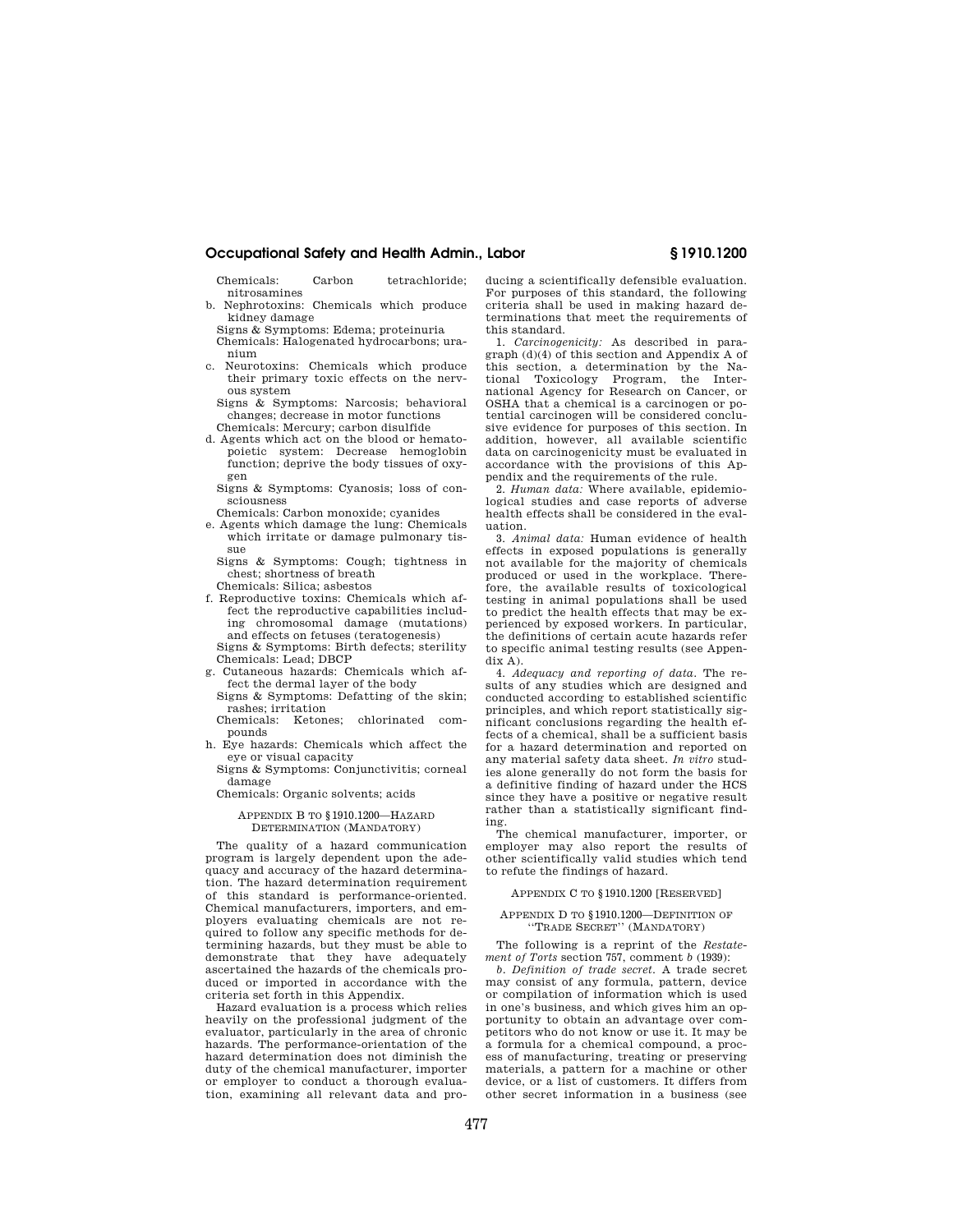s759 of the *Restatement of Torts* which is not included in this Appendix) in that it is not simply information as to single or ephemeral events in the conduct of the business, as, for example, the amount or other terms of a secret bid for a contract or the salary of certain employees, or the security investments made or contemplated, or the date fixed for the announcement of a new policy or for bringing out a new model or the like. A trade secret is a process or device for continuous use in the operations of the business. Generally it relates to the production of goods, as, for example, a machine or formula for the production of an article. It may, however, relate to the sale of goods or to other operations in the business, such as a code for determining discounts, rebates or other concessions in a price list or catalogue, or a list of specialized customers, or a method of bookkeeping or other office management.

*Secrecy.* The subject matter of a trade secret must be secret. Matters of public knowledge or of general knowledge in an industry cannot be appropriated by one as his secret. Matters which are completely disclosed by the goods which one markets cannot be his secret. Substantially, a trade secret is known only in the particular business in which it is used. It is not requisite that only the proprietor of the business know it. He may, without losing his protection, communicate it to employees involved in its use. He may likewise communicate it to others pledged to secrecy. Others may also know of it independently, as, for example, when they have discovered the process or formula by independent invention and are keeping it secret. Nevertheless, a substantial element of secrecy must exist, so that, except by the use of improper means, there would be difficulty in acquiring the information. An exact definition of a trade secret is not possible. Some factors to be considered in determining whether given information is one's trade secret are: (1) The extent to which the information is known outside of his business; (2) the extent to which it is known by employees and others involved in his business; (3) the extent of measures taken by him to guard the secrecy of the information; (4) the value of the information to him and his competitors; (5) the amount of effort or money expended by him in developing the information; (6) the ease or difficulty with which the information could be properly acquired or duplicated by others.

*Novelty and prior art.* A trade secret may be a device or process which is patentable; but it need not be that. It may be a device or process which is clearly anticipated in the prior art or one which is merely a mechanical improvement that a good mechanic can make. Novelty and invention are not requisite for a trade secret as they are for patentability. These requirements are essential to patentability because a patent protects

# **§ 1910.1200 29 CFR Ch. XVII (7–1–09 Edition)**

against unlicensed use of the patented device or process even by one who discovers it properly through independent research. The patent monopoly is a reward to the inventor. But such is not the case with a trade secret. Its protection is not based on a policy of rewarding or otherwise encouraging the development of secret processes or devices. The protection is merely against breach of faith and reprehensible means of learning another's secret. For this limited protection it is not appropriate to require also the kind of novelty and invention which is a requisite of patentability. The nature of the secret is, however, an important factor in determining the kind of relief that is appropriate against one who is subject to liability under the rule stated in this Section. Thus, if the secret consists of a device or process which is a novel invention, one who acquires the secret wrongfully is ordinarily enjoined from further use of it and is required to account for the profits derived from his past use. If, on the other hand, the secret consists of mechanical improvements that a good mechanic can make without resort to the secret, the wrongdoer's liability may be limited to damages, and an injunction against future use of the improvements made with the aid of the secret may be inappropriate.

## APPENDIX E TO §1910.1200—(ADVISORY)— GUIDELINES FOR EMPLOYER COMPLIANCE

The Hazard Communication Standard (HCS) is based on a simple concept—that employees have both a need and a right to know the hazards and identities of the chemicals they are exposed to when working. They also need to know what protective measures are available to prevent adverse effects from occurring. The HCS is designed to provide employees with the information they need.

Knowledge acquired under the HCS will help employers provide safer workplaces for their employees. When employers have information about the chemicals being used, they can take steps to reduce exposures, substitute less hazardous materials, and establish proper work practices. These efforts will help prevent the occurrence of work-related illnesses and injuries caused by chemicals.

The HCS addresses the issues of evaluating and communicating hazards to workers. Evaluation of chemical hazards involves a number of technical concepts, and is a process that requires the professional judgment of experienced experts. That's why the HCS is designed so that employers who simply use chemicals, rather than produce or import them, are not required to evaluate the hazards of those chemicals. Hazard determination is the responsibility of the producers and importers of the materials. Producers and importers of chemicals are then required to provide the hazard information to employers that purchase their products.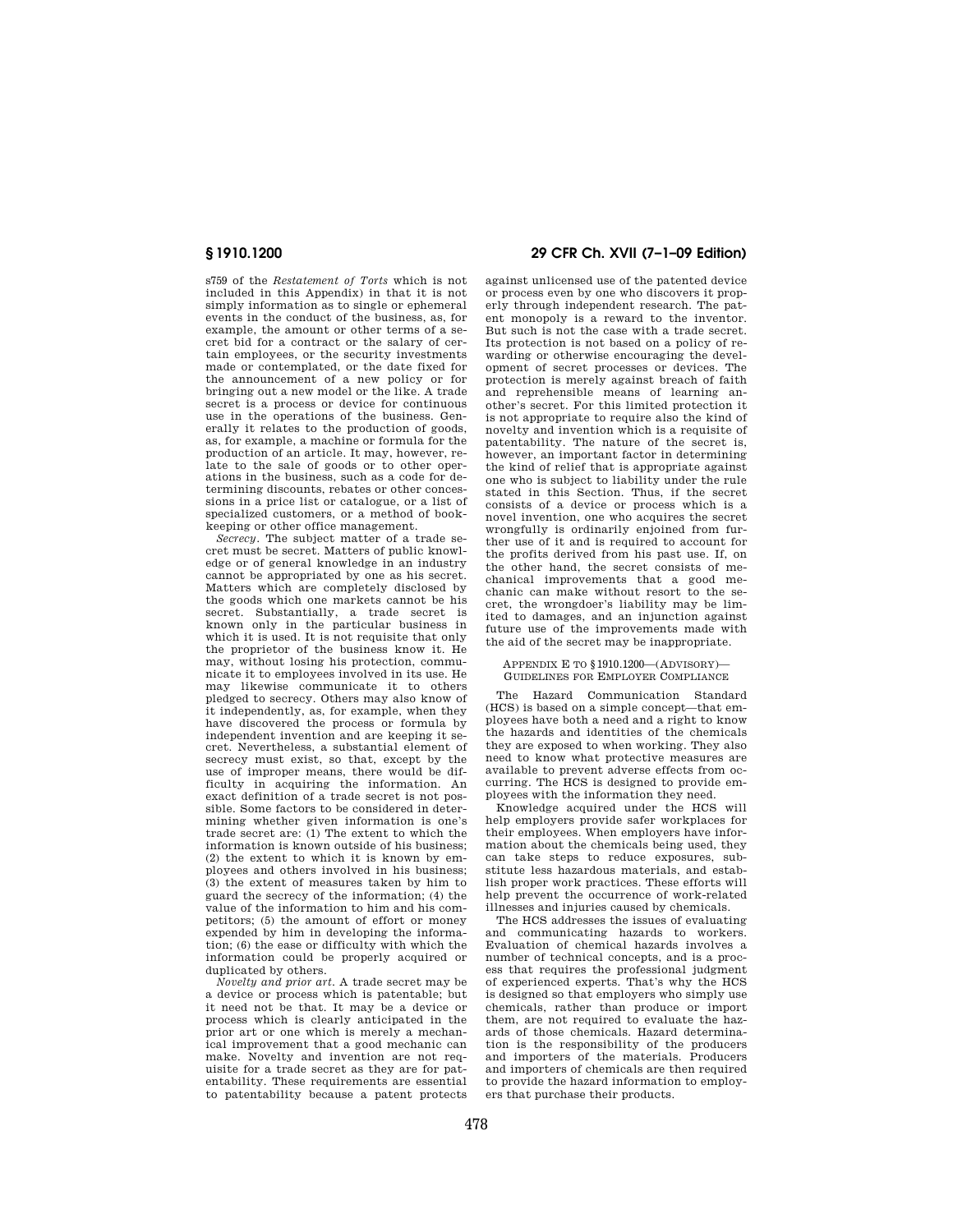Employers that don't produce or import chemicals need only focus on those parts of the rule that deal with establishing a workplace program and communicating information to their workers. This appendix is a general guide for such employers to help them determine what's required under the rule. It does not supplant or substitute for the regulatory provisions, but rather provides a simplified outline of the steps an average employer would follow to meet those requirements.

### *1. Becoming Familiar With The Rule.*

OSHA has provided a simple summary of the HCS in a pamphlet entitled ''Chemical Hazard Communication,'' OSHA Publication Number 3084. Some employers prefer to begin to become familiar with the rule's requirements by reading this pamphlet. A copy may be obtained from your local OSHA Area Office, or by contacting the OSHA Publications Office at (202) 523–9667.

The standard is long, and some parts of it are technical, but the basic concepts are simple. In fact, the requirements reflect what many employers have been doing for years. You may find that you are already largely in compliance with many of the provisions, and will simply have to modify your existing programs somewhat. If you are operating in an OSHA-approved State Plan State, you must comply with the State's requirements, which may be different than those of the Federal rule. Many of the State Plan States had hazard communication or ''right-to-know'' laws prior to promulgation of the Federal rule. Employers in State Plan States should contact their State OSHA offices for more information regarding applicable requirements.

The HCS requires information to be prepared and transmitted regarding all hazardous chemicals. The HCS covers both physical hazards (such as flammability), and health hazards (such as irritation, lung damage, and cancer). Most chemicals used in the workplace have some hazard potential, and thus will be covered by the rule.

One difference between this rule and many others adopted by OSHA is that this one is performance-oriented. That means that you have the flexibility to adapt the rule to the needs of your workplace, rather than having to follow specific, rigid requirements. It also means that you have to exercise more judgment to implement an appropriate and effective program.

The standard's design is simple. Chemical manufacturers and importers must evaluate the hazards of the chemicals they produce or import. Using that information, they must then prepare labels for containers, and more detailed technical bulletins called material safety data sheets (MSDS).

Chemical manufacturers, importers, and distributors of hazardous chemicals are all required to provide the appropriate labels and material safety data sheets to the employers to which they ship the chemicals. The information is to be provided automatically. Every container of hazardous chemicals you receive must be labeled, tagged, or marked with the required information. Your suppliers must also send you a properly completed material safety data sheet (MSDS) at the time of the first shipment of the chemical, and with the next shipment after the MSDS is updated with new and significant information about the hazards.

You can rely on the information received from your suppliers. You have no independent duty to analyze the chemical or evaluate the hazards of it.

Employers that ''use'' hazardous chemicals must have a program to ensure the information is provided to exposed employees. ''Use'' means to package, handle, react, or transfer. This is an intentionally broad scope, and includes any situation where a chemical is present in such a way that employees may be exposed under normal conditions of use or in a foreseeable emergency.

The requirements of the rule that deal specifically with the hazard communication program are found in this section in paragraphs (e), written hazard communication program; (f), labels and other forms of warning; (g), material safety data sheets; and (h), employee information and training. The requirements of these paragraphs should be the focus of your attention. Concentrate on becoming familiar with them, using paragraphs (b), scope and application, and (c), definitions, as references when needed to help explain the provisions.

There are two types of work operations where the coverage of the rule is limited. These are laboratories and operations where chemicals are only handled in sealed containers (*e.g*., a warehouse). The limited provisions for these workplaces can be found in paragraph (b) of this section, scope and application. Basically, employers having these types of work operations need only keep labels on containers as they are received; maintain material safety data sheets that are received, and give employees access to them; and provide information and training for employees. Employers do not have to have written hazard communication programs and lists of chemicals for these types of operations.

The limited coverage of laboratories and sealed container operations addresses the obligation of an employer to the workers in the operations involved, and does not affect the employer's duties as a distributor of chemicals. For example, a distributor may have warehouse operations where employees would be protected under the limited sealed container provisions. In this situation, requirements for obtaining and maintaining MSDSs are limited to providing access to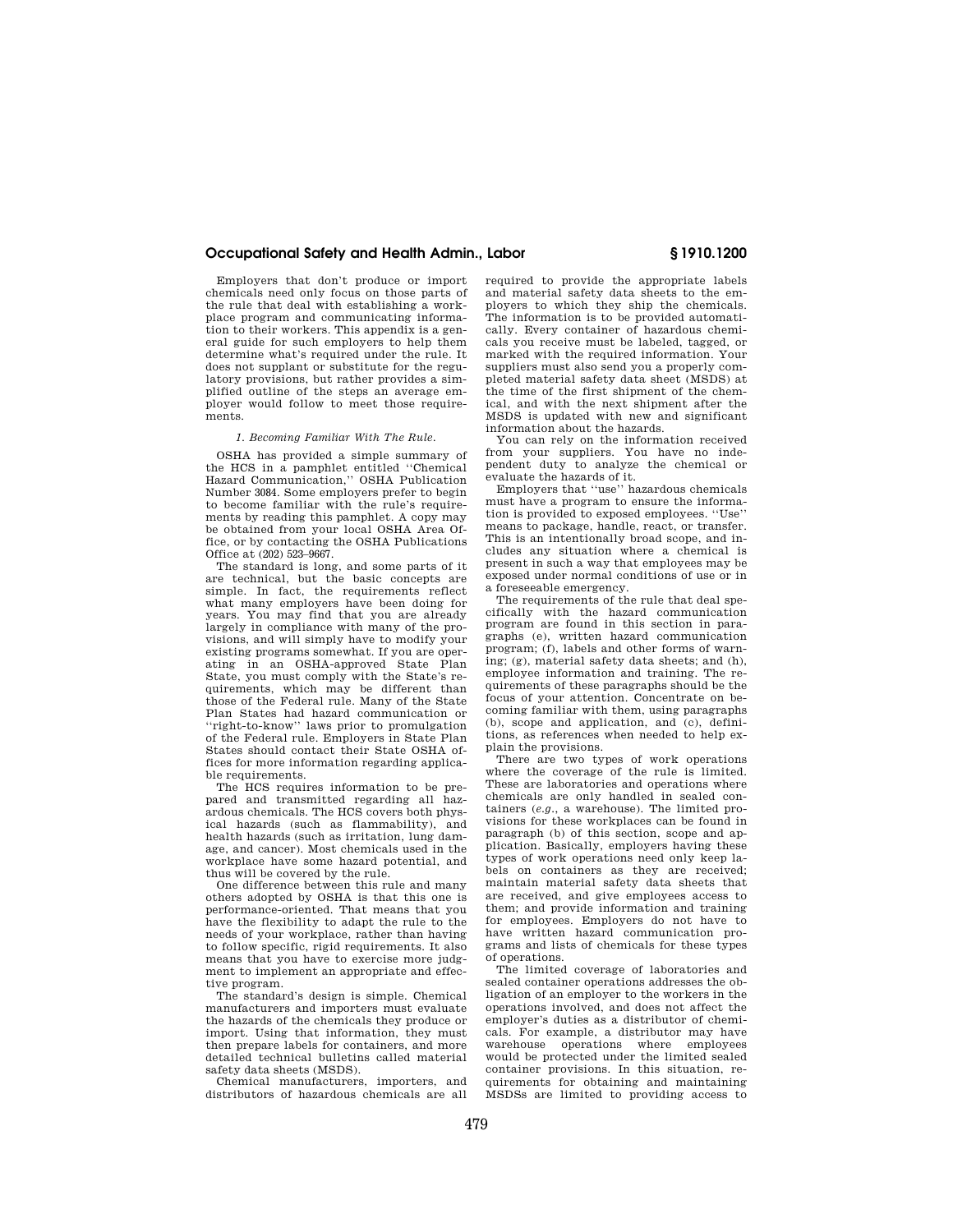those received with containers while the substance is in the workplace, and requesting MSDSs when employees request access for those not received with the containers. However, as a distributor of hazardous chemicals, that employer will still have responsibilities for providing MSDSs to downstream customers at the time of the first shipment and when the MSDS is updated. Therefore, although they may not be required for the employees in the work operation, the distributor may, nevertheless, have to have MSDSs to satisfy other requirements of the rule.

## *2. Identify Responsible Staff*

Hazard communication is going to be a continuing program in your facility. Compliance with the HCS is not a ''one shot deal.'' In order to have a successful program, it will be necessary to assign responsibility for both the initial and ongoing activities that have to be undertaken to comply with the rule. In some cases, these activities may already be part of current job assignments. For example, site supervisors are frequently responsible for on-the-job training sessions. Early identification of the responsible employees, and involvement of them in the development of your plan of action, will result in a more effective program design. Evaluation of the effectiveness of your program will also be enhanced by involvement of affected employees.

For any safety and health program, success depends on commitment at every level of the organization. This is particularly true for hazard communication, where success requires a change in behavior. This will only occur if employers understand the program, and are committed to its success, and if employees are motivated by the people presenting the information to them.

### *3. Identify Hazardous Chemicals in the Workplace.*

The standard requires a list of hazardous chemicals in the workplace as part of the written hazard communication program. The list will eventually serve as an inventory of everything for which an MSDS must be maintained. At this point, however, preparing the list will help you complete the rest of the program since it will give you some idea of the scope of the program required for compliance in your facility.

The best way to prepare a comprehensive list is to survey the workplace. Purchasing records may also help, and certainly employers should establish procedures to ensure that in the future purchasing procedures result in MSDSs being received before a material is used in the workplace.

The broadest possible perspective should be taken when doing the survey. Sometimes people think of ''chemicals'' as being only

# **§ 1910.1200 29 CFR Ch. XVII (7–1–09 Edition)**

liquids in containers. The HCS covers chemicals in all physical forms—liquids, solids, gases, vapors, fumes, and mists—whether they are ''contained'' or not. The hazardous nature of the chemical and the potential for exposure are the factors which determine whether a chemical is covered. If it's not hazardous, it's not covered. If there is no potential for exposure (e.g., the chemical is inextricably bound and cannot be released), the rule does not cover the chemical.

Look around. Identify chemicals in containers, including pipes, but also think about chemicals generated in the work operations. For example, welding fumes, dusts, and exhaust fumes are all sources of chemical exposures. Read labels provided by suppliers for hazard information. Make a list of all chemicals in the workplace that are potentially hazardous. For your own information and planning, you may also want to note on the list the location(s) of the products within the workplace, and an indication of the hazards as found on the label. This will help you as you prepare the rest of your program.

Paragraph (b) of this section, scope and application, includes exemptions for various chemicals or workplace situations. After compiling the complete list of chemicals, you should review paragraph (b) of this section to determine if any of the items can be eliminated from the list because they are exempted materials. For example, food, drugs, and cosmetics brought into the workplace for employee consumption are exempt. So rubbing alcohol in the first aid kit would not be covered.

Once you have compiled as complete a list as possible of the potentially hazardous chemicals in the workplace, the next step is to determine if you have received material safety data sheets for all of them. Check your files against the inventory you have just compiled. If any are missing, contact your supplier and request one. It is a good idea to document these requests, either by copy of a letter or a note regarding telephone conversations. If you have MSDSs for chemicals that are not on your list, figure out why. Maybe you don't use the chemical anymore. Or maybe you missed it in your survey. Some suppliers do provide MSDSs for products that are not hazardous. These do not have to be maintained by you.

You should not allow employees to use any chemicals for which you have not received an MSDS. The MSDS provides information you need to ensure proper protective measures are implemented prior to exposure.

### *4. Preparing and Implementing a Hazard Communication Program*

All workplaces where employees are exposed to hazardous chemicals must have a written plan which describes how the standard will be implemented in that facility.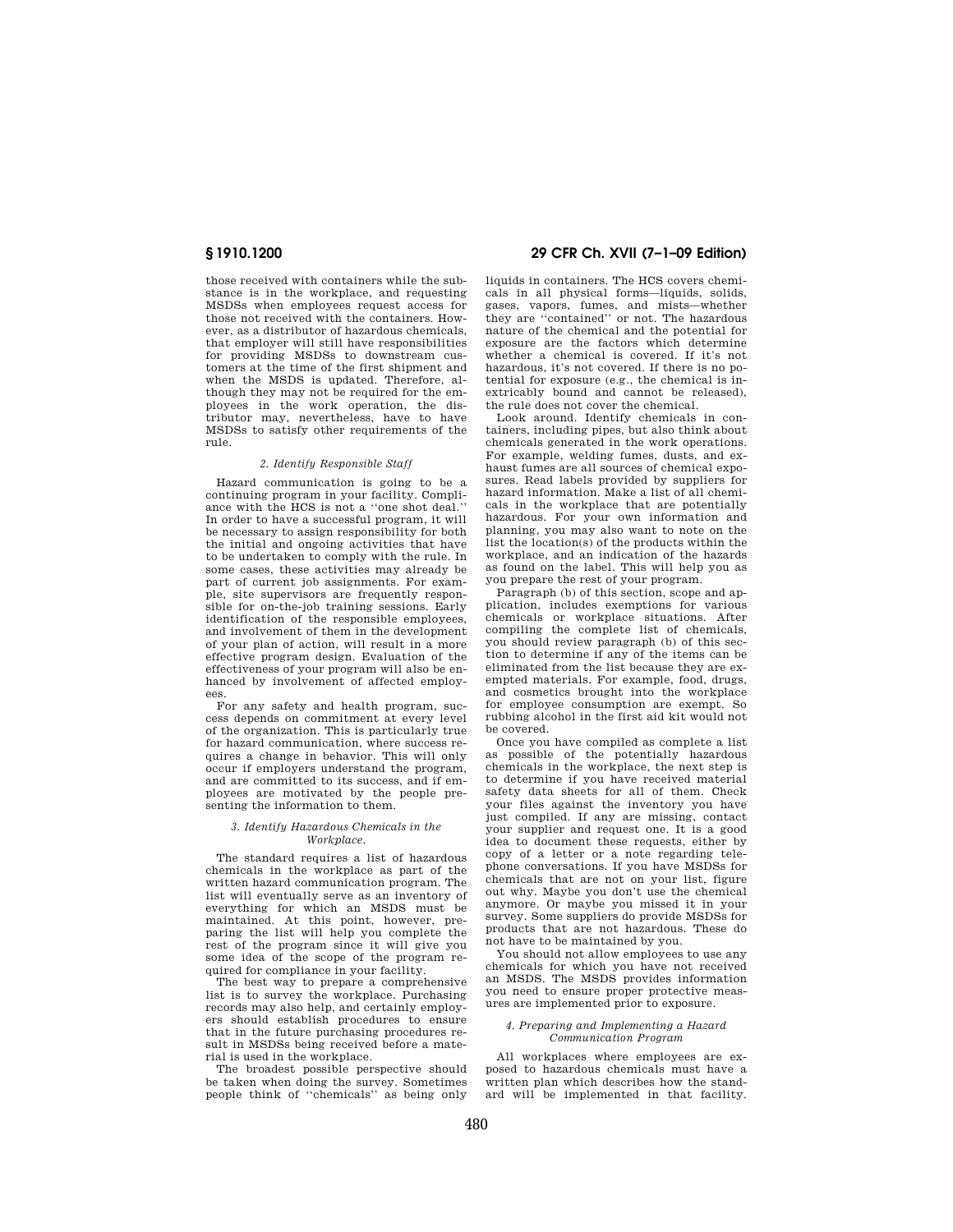Preparation of a plan is not just a paper exercise—all of the elements must be implemented in the workplace in order to be in compliance with the rule. See paragraph (e) of this section for the specific requirements regarding written hazard communication programs. The only work operations which do not have to comply with the written plan requirements are laboratories and work operations where employees only handle chemicals in sealed containers. See paragraph (b) of this section, scope and application, for the specific requirements for these two types of workplaces.

The plan does not have to be lengthy or complicated. It is intended to be a blueprint for implementation of your program—an assurance that all aspects of the requirements have been addressed.

Many trade associations and other professional groups have provided sample programs and other assistance materials to affected employers. These have been very helpful to many employers since they tend to be tailored to the particular industry involved. You may wish to investigate whether your industry trade groups have developed such materials.

Although such general guidance may be helpful, you must remember that the written program has to reflect what you are doing in your workplace. Therefore, if you use a generic program it must be adapted to address the facility it covers. For example, the written plan must list the chemicals present at the site, indicate who is to be responsible for the various aspects of the program in your facility, and indicate where written materials will be made available to employees.

If OSHA inspects your workplace for compliance with the HCS, the OSHA compliance officer will ask to see your written plan at the outset of the inspection. In general, the following items will be considered in evaluating your program.

The written program must describe how the requirements for labels and other forms of warning, material safety data sheets, and employee information and training, are going to be met in your facility. The following discussion provides the type of information compliance officers will be looking for to decide whether these elements of the hazard communication program have been properly addressed:

## *A. Labels and Other Forms of Warning*

In-plant containers of hazardous chemicals must be labeled, tagged, or marked with the identity of the material and appropriate hazard warnings. Chemical manufacturers, importers, and distributors are required to ensure that every container of hazardous chemicals they ship is appropriately labeled with such information and with the name and address of the producer or other responsible party. Employers purchasing chemicals can rely on the labels provided by their suppliers. If the material is subsequently transferred by the employer from a labeled container to another container, the employer will have to label that container unless it is subject to the portable container exemption. See paragraph (f) of this section for specific labeling requirements.

The primary information to be obtained from an OSHA-required label is an identity for the material, and appropriate hazard warnings. The identity is any term which appears on the label, the MSDS, and the list of chemicals, and thus links these three sources of information. The identity used by the supplier may be a common or trade name (''Black Magic Formula''), or a chemical name (1,1,1,-trichloroethane). The hazard warning is a brief statement of the hazardous effects of the chemical (''flammable,'' ''causes lung damage''). Labels frequently contain other information, such as precautionary measures (''do not use near open flame''), but this information is provided voluntarily and is not required by the rule. Labels must be legible, and prominently displayed. There are no specific requirements for size or color, or any specified text.

With these requirements in mind, the compliance officer will be looking for the following types of information to ensure that labeling will be properly implemented in your facility:

1. Designation of person(s) responsible for ensuring labeling of in-plant containers;

2. Designation of person(s) responsible for ensuring labeling of any shipped containers; 3. Description of labeling system(s) used;

4. Description of written alternatives to la-

beling of in-plant containers (if used); and, 5. Procedures to review and update label

information when necessary.

Employers that are purchasing and using hazardous chemicals—rather than producing or distributing them—will primarily be concerned with ensuring that every purchased container is labeled. If materials are transferred into other containers, the employer must ensure that these are labeled as well, unless they fall under the portable container exemption (paragraph  $(f)(7)$  of this section). In terms of labeling systems, you can simply choose to use the labels provided by your suppliers on the containers. These will generally be verbal text labels, and do not usually include numerical rating systems or symbols that require special training. The most important thing to remember is that this is a continuing duty—all in-plant containers of hazardous chemicals must always be labeled. Therefore, it is important to designate someone to be responsible for ensuring that the labels are maintained as required on the containers in your facility, and that newly purchased materials are checked for labels prior to use.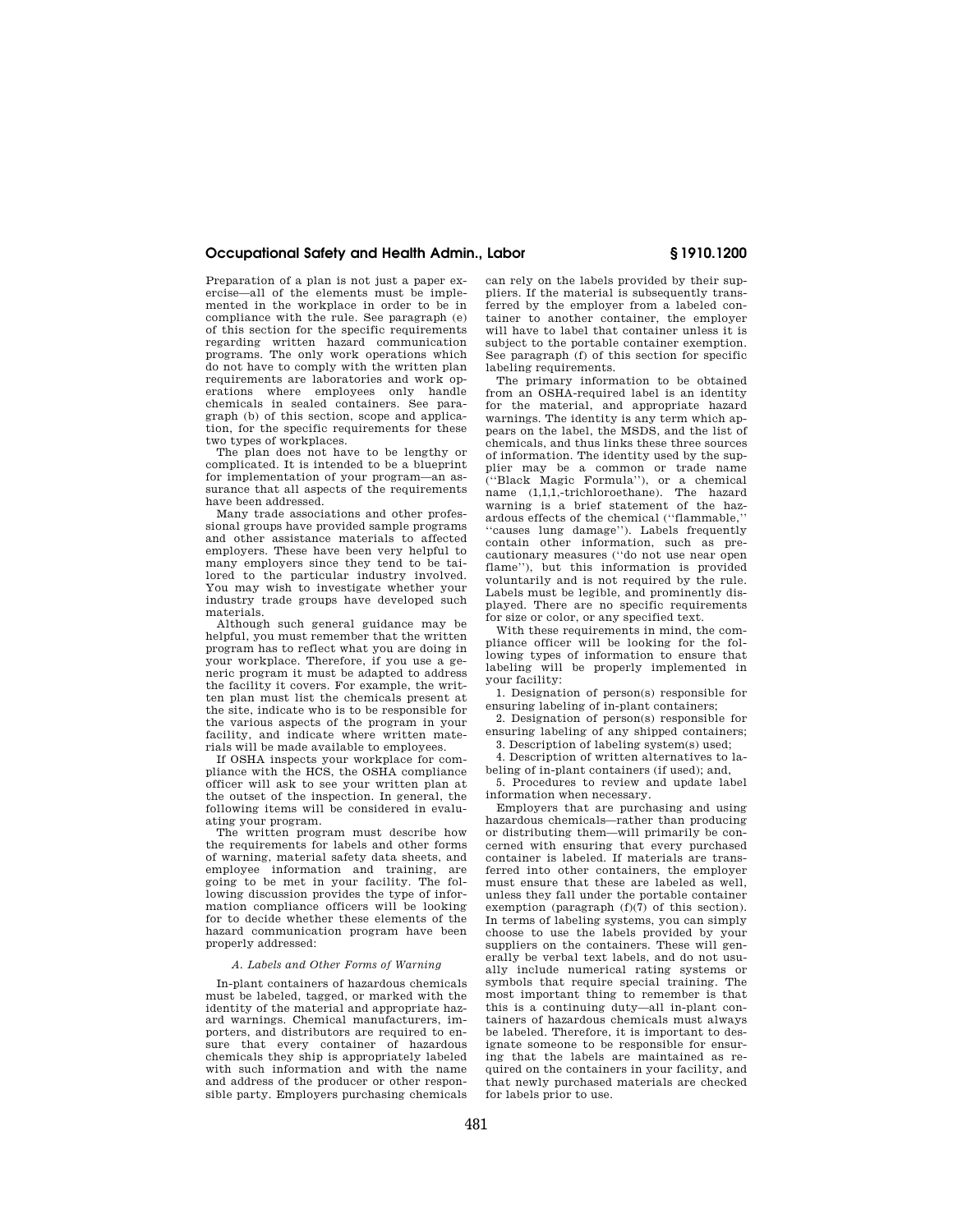## *B. Material Safety Data Sheets*

Chemical manufacturers and importers are required to obtain or develop a material safety data sheet for each hazardous chemical they produce or import. Distributors are responsible for ensuring that their customers are provided a copy of these MSDSs. Employers must have an MSDS for each hazardous chemical which they use. Employers may rely on the information received from their suppliers. The specific requirements for material safety data sheets are in paragraph (g) of this section.

There is no specified format for the MSDS under the rule, although there are specific information requirements. OSHA has developed a non-mandatory format, OSHA Form 174, which may be used by chemical manufacturers and importers to comply with the rule. The MSDS must be in English. You are entitled to receive from your supplier a data sheet which includes all of the information required under the rule. If you do not receive one automatically, you should request one. If you receive one that is obviously inadequate, with, for example, blank spaces that are not completed, you should request an appropriately completed one. If your request for a data sheet or for a corrected data sheet does not produce the information needed, you should contact your local OSHA Area Office for assistance in obtaining the MSDS.

The role of MSDSs under the rule is to provide detailed information on each hazardous chemical, including its potential hazardous effects, its physical and chemical characteristics, and recommendations for appropriate protective measures. This information should be useful to you as the employer responsible for designing protective programs, as well as to the workers. If you are not familiar with material safety data sheets and with chemical terminology, you may need to learn to use them yourself. A glossary of MSDS terms may be helpful in this regard. Generally speaking, most employers using hazardous chemicals will primarily be concerned with MSDS information regarding hazardous effects and recommended protective measures. Focus on the sections of the MSDS that are applicable to your situation.

MSDSs must be readily accessible to employees when they are in their work areas during their workshifts. This may be accomplished in many different ways. You must decide what is appropriate for your particular workplace. Some employers keep the MSDSs in a binder in a central location (*e.g.,* in the pick-up truck on a construction site). Others, particularly in workplaces with large numbers of chemicals, computerize the information and provide access through terminals. As long as employees can get the information when they need it, any approach may be used. The employees must have access to the MSDSs themselves—simply having a sys-

# **§ 1910.1200 29 CFR Ch. XVII (7–1–09 Edition)**

tem where the information can be read to them over the phone is only permitted under the mobile worksite provision, paragraph  $(g)(9)$  of this section, when employees must travel between workplaces during the shift. In this situation, they have access to the MSDSs prior to leaving the primary worksite, and when they return, so the telephone system is simply an emergency arrangement.

In order to ensure that you have a current MSDS for each chemical in the plant as required, and that employee access is provided, the compliance officers will be looking for the following types of information in your written program:

1. Designation of person(s) responsible for obtaining and maintaining the MSDSs;

2. How such sheets are to be maintained in the workplace (*e.g.,* in notebooks in the work area(s) or in a computer with terminal access), and how employees can obtain access to them when they are in their work area during the work shift;

3. Procedures to follow when the MSDS is not received at the time of the first shipment;

4. For producers, procedures to update the MSDS when new and significant health information is found; and,

5. Description of alternatives to actual data sheets in the workplace, if used.

For employers using hazardous chemicals, the most important aspect of the written program in terms of MSDSs is to ensure that someone is responsible for obtaining and maintaining the MSDSs for every hazardous chemical in the workplace. The list of hazardous chemicals required to be maintained as part of the written program will serve as an inventory. As new chemicals are purchased, the list should be updated. Many companies have found it convenient to include on their purchase orders the name and address of the person designated in their company to receive MSDSs.

### *C. Employee Information and Training*

Each employee who may be ''exposed'' to hazardous chemicals when working must be provided information and trained prior to initial assignment to work with a hazardous chemical, and whenever the hazard changes. ''Exposure'' or ''exposed'' under the rule means that ''an employee is subjected to a hazardous chemical in the course of employment through any route of entry (inhalation, ingestion, skin contact or absorption, etc.) and includes potential (*e.g.,* accidental or possible) exposure.'' See paragraph (h) of this section for specific requirements. Information and training may be done either by individual chemical, or by categories of hazards (such as flammability or carcinogenicity). If there are only a few chemicals in the workplace, then you may want to discuss each one individually. Where there are large numbers of chemicals, or the chemicals change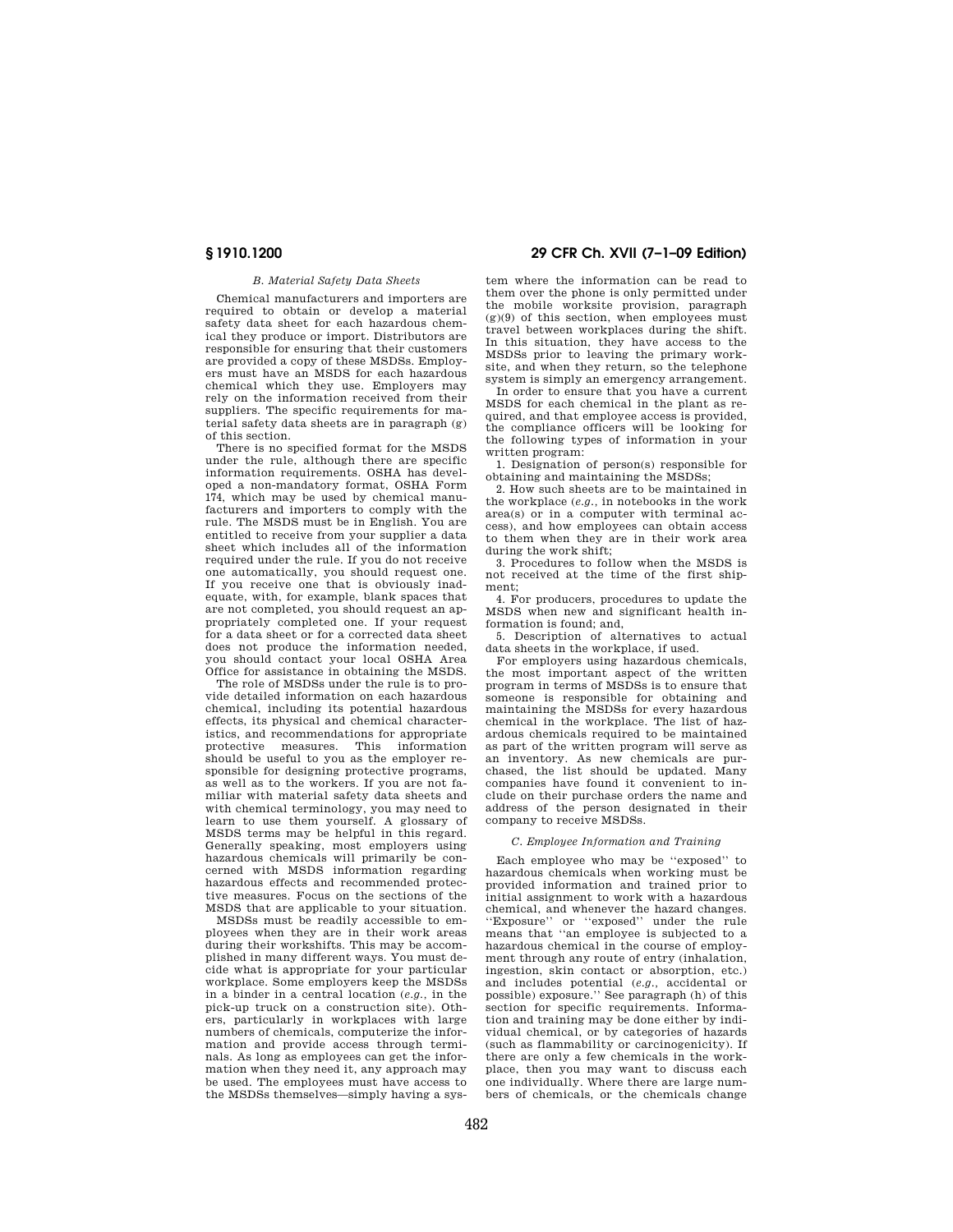frequently, you will probably want to train generally based on the hazard categories (*e.g.,* flammable liquids, corrosive materials, carcinogens). Employees will have access to the substance-specific information on the labels and MSDSs.

Information and training is a critical part of the hazard communication program. Information regarding hazards and protective measures are provided to workers through written labels and material safety data sheets. However, through effective information and training, workers will learn to read and understand such information, determine how it can be obtained and used in their own workplaces, and understand the risks of exposure to the chemicals in their workplaces as well as the ways to protect themselves. A properly conducted training program will ensure comprehension and understanding. It is not sufficient to either just read material to the workers, or simply hand them material to read. You want to create a climate where workers feel free to ask questions. This will help you to ensure that the information is understood. You must always remember that the underlying purpose of the HCS is to reduce the incidence of chemical source illnesses and injuries. This will be accom-plished by modifying behavior through the provision of hazard information and information about protective measures. If your program works, you and your workers will better understand the chemical hazards within the workplace. The procedures you establish regarding, for example, purchasing, storage, and handling of these chemicals will improve, and thereby reduce the risks posed to employees exposed to the chemical hazards involved. Furthermore, your workers' comprehension will also be increased, and proper work practices will be followed in your workplace.

If you are going to do the training yourself, you will have to understand the material and be prepared to motivate the workers to learn. This is not always an easy task, but the benefits are worth the effort. More information regarding appropriate training can be found in OSHA Publication No. 2254 which contains voluntary training guidelines prepared by OSHA's Training Institute. A copy of this document is available from OSHA's Publications Office at (202) 219–4667.

In reviewing your written program with regard to information and training, the following items need to be considered:

1. Designation of person(s) responsible for conducting training;

2. Format of the program to be used (audiovisuals, classroom instruction, etc.);

3. Elements of the training program (should be consistent with the elements in paragraph (h) of this section); and,

4. Procedure to train new employees at the time of their initial assignment to work with a hazardous chemical, and to train employees when a new hazard is introduced into the workplace.

The written program should provide enough details about the employer's plans in this area to assess whether or not a good faith effort is being made to train employees. OSHA does not expect that every worker will be able to recite all of the information about each chemical in the workplace. In general, the most important aspects of training under the HCS are to ensure that employees are aware that they are exposed to hazardous chemicals, that they know how to read and use labels and material safety data sheets, and that, as a consequence of learning this information, they are following the appropriate protective measures established by the employer. OSHA compliance officers will be talking to employees to determine if they have received training, if they know they are exposed to hazardous chemicals, and if they know where to obtain substancespecific information on labels and MSDSs.

The rule does not require employers to maintain records of employee training, but many employers choose to do so. This may help you monitor your own program to ensure that all employees are appropriately trained. If you already have a training program, you may simply have to supplement it with whatever additional information is required under the HCS. For example, construction employers that are already in compliance with the construction training standard (29 CFR 1926.21) will have little extra training to do.

An employer can provide employees information and training through whatever means are found appropriate and protective. Although there would always have to be some training on-site (such as informing employees of the location and availability of the written program and MSDSs), employee training may be satisfied in part by general training about the requirements of the HCS and about chemical hazards on the job which is provided by, for example, trade associations, unions, colleges, and professional schools. In addition, previous training, education and experience of a worker may relieve the employer of some of the burdens of informing and training that worker. Regardless of the method relied upon, however, the employer is always ultimately responsible for ensuring that employees are adequately trained. If the compliance officer finds that the training is deficient, the employer will be cited for the deficiency regardless of who actually provided the training on behalf of the employer.

### *D. Other Requirements*

In addition to these specific items, compliance officers will also be asking the following questions in assessing the adequacy of the program: